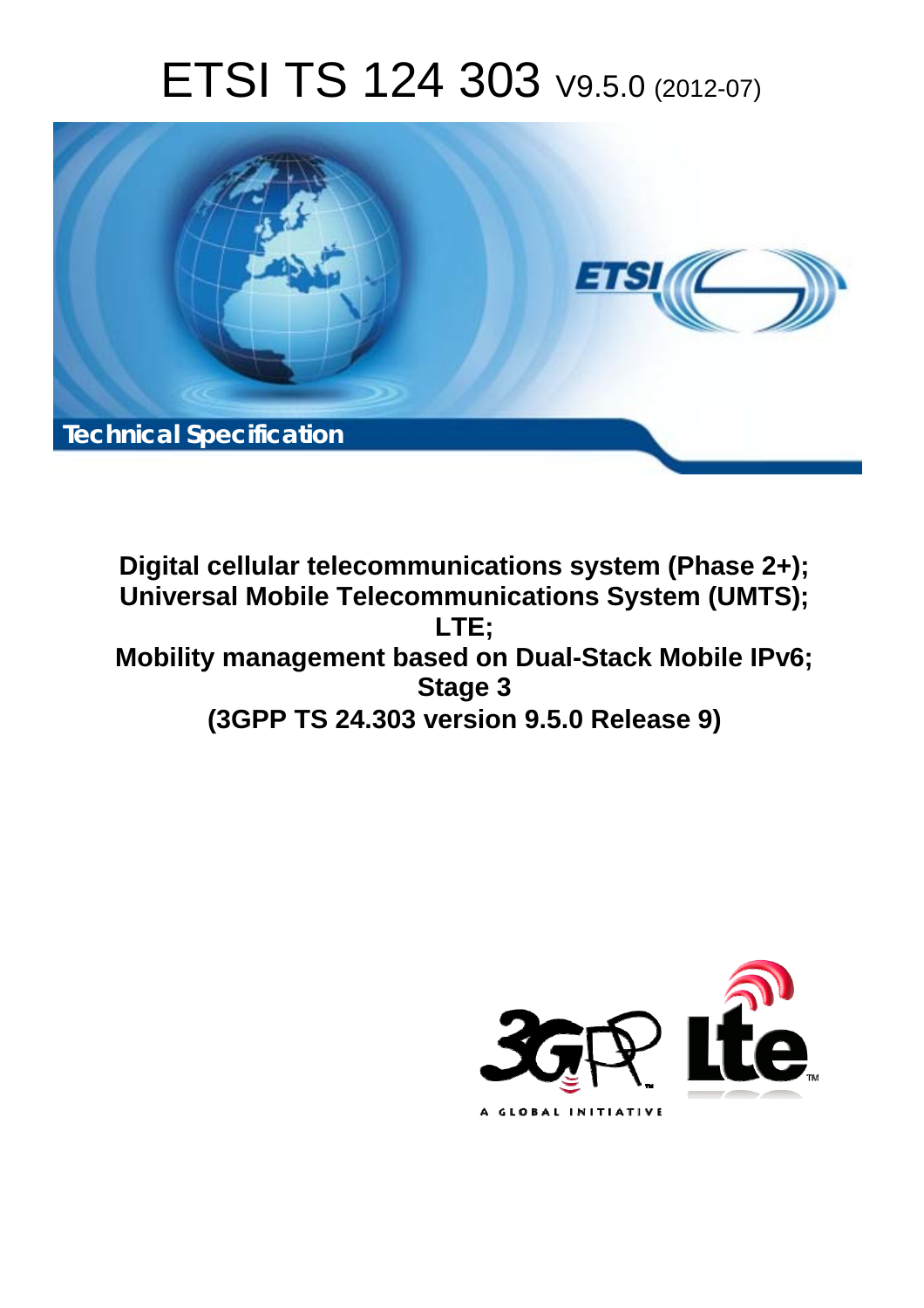Reference RTS/TSGC-0124303v950

> Keywords GSM,LTE,UMTS

#### *ETSI*

#### 650 Route des Lucioles F-06921 Sophia Antipolis Cedex - FRANCE

Tel.: +33 4 92 94 42 00 Fax: +33 4 93 65 47 16

Siret N° 348 623 562 00017 - NAF 742 C Association à but non lucratif enregistrée à la Sous-Préfecture de Grasse (06) N° 7803/88

#### *Important notice*

Individual copies of the present document can be downloaded from: [http://www.etsi.org](http://www.etsi.org/)

The present document may be made available in more than one electronic version or in print. In any case of existing or perceived difference in contents between such versions, the reference version is the Portable Document Format (PDF). In case of dispute, the reference shall be the printing on ETSI printers of the PDF version kept on a specific network drive within ETSI Secretariat.

Users of the present document should be aware that the document may be subject to revision or change of status. Information on the current status of this and other ETSI documents is available at <http://portal.etsi.org/tb/status/status.asp>

If you find errors in the present document, please send your comment to one of the following services: [http://portal.etsi.org/chaircor/ETSI\\_support.asp](http://portal.etsi.org/chaircor/ETSI_support.asp)

#### *Copyright Notification*

No part may be reproduced except as authorized by written permission. The copyright and the foregoing restriction extend to reproduction in all media.

> © European Telecommunications Standards Institute 2012. All rights reserved.

**DECT**TM, **PLUGTESTS**TM, **UMTS**TM and the ETSI logo are Trade Marks of ETSI registered for the benefit of its Members. **3GPP**TM and **LTE**™ are Trade Marks of ETSI registered for the benefit of its Members and of the 3GPP Organizational Partners.

**GSM**® and the GSM logo are Trade Marks registered and owned by the GSM Association.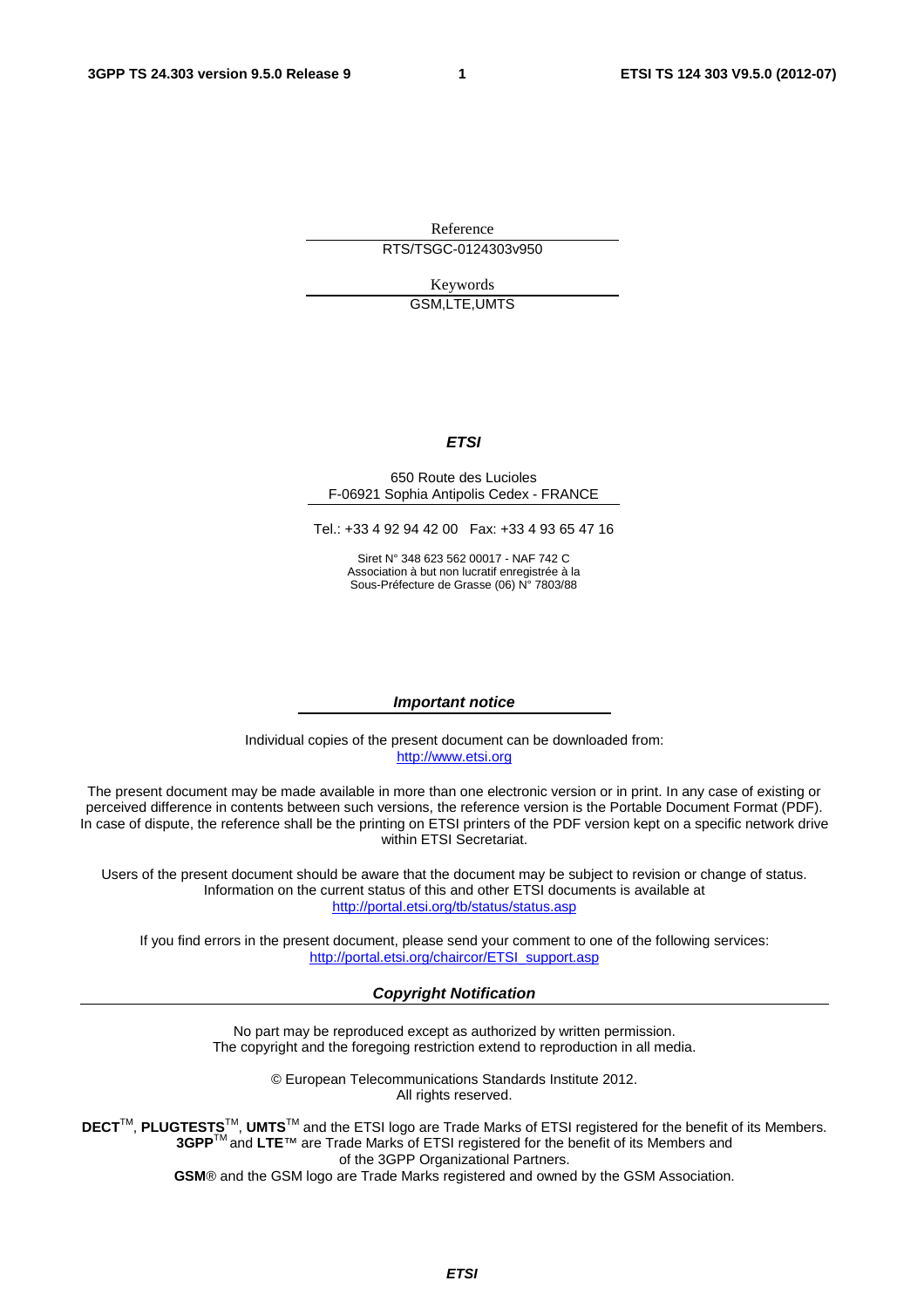### Intellectual Property Rights

IPRs essential or potentially essential to the present document may have been declared to ETSI. The information pertaining to these essential IPRs, if any, is publicly available for **ETSI members and non-members**, and can be found in ETSI SR 000 314: *"Intellectual Property Rights (IPRs); Essential, or potentially Essential, IPRs notified to ETSI in respect of ETSI standards"*, which is available from the ETSI Secretariat. Latest updates are available on the ETSI Web server [\(http://ipr.etsi.org](http://webapp.etsi.org/IPR/home.asp)).

Pursuant to the ETSI IPR Policy, no investigation, including IPR searches, has been carried out by ETSI. No guarantee can be given as to the existence of other IPRs not referenced in ETSI SR 000 314 (or the updates on the ETSI Web server) which are, or may be, or may become, essential to the present document.

### Foreword

This Technical Specification (TS) has been produced by ETSI 3rd Generation Partnership Project (3GPP).

The present document may refer to technical specifications or reports using their 3GPP identities, UMTS identities or GSM identities. These should be interpreted as being references to the corresponding ETSI deliverables.

The cross reference between GSM, UMTS, 3GPP and ETSI identities can be found under [http://webapp.etsi.org/key/queryform.asp.](http://webapp.etsi.org/key/queryform.asp)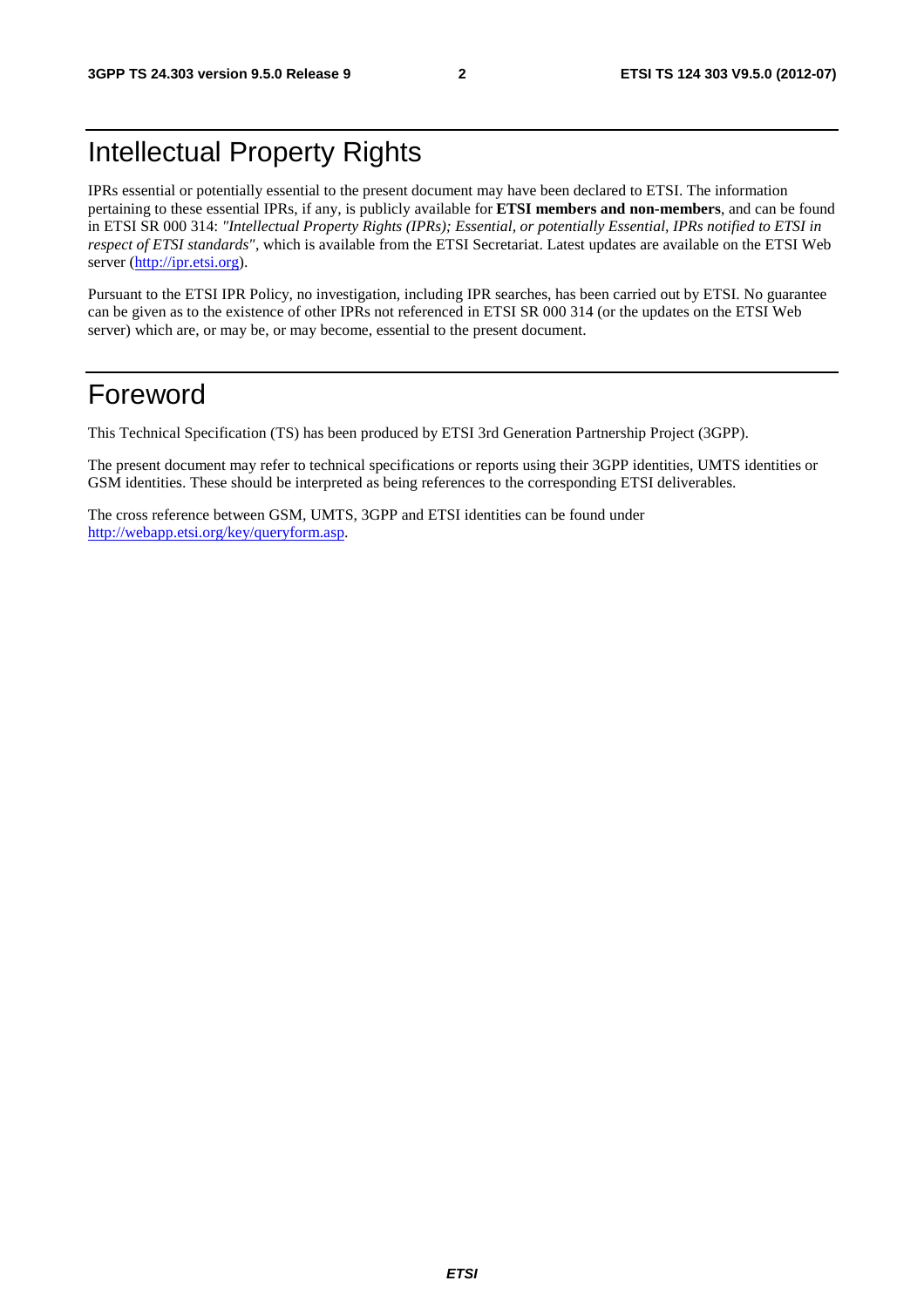$\mathbf{3}$ 

### Contents

| 1                  |                                                                              |  |
|--------------------|------------------------------------------------------------------------------|--|
| 2                  |                                                                              |  |
| 3                  |                                                                              |  |
| 3.1<br>3.2         |                                                                              |  |
| 4                  |                                                                              |  |
| 4.1                |                                                                              |  |
| 4.2<br>4.3         |                                                                              |  |
| 5                  |                                                                              |  |
| 5.1                |                                                                              |  |
| 5.1.1              |                                                                              |  |
| 5.1.2<br>5.1.2.1   |                                                                              |  |
| 5.1.2.1.1          |                                                                              |  |
| 5.1.2.1.2          |                                                                              |  |
| 5.1.2.1.3          |                                                                              |  |
| 5.1.2.1.4          |                                                                              |  |
| 5.1.2.1.5          |                                                                              |  |
| 5.1.2.2            | Security association establishment and IPv6 Home Network Prefix assignment11 |  |
| 5.1.2.3            |                                                                              |  |
| 5.1.2.4            |                                                                              |  |
| 5.1.3              |                                                                              |  |
| 5.1.3.1<br>5.1.3.2 | Security association establishment and IPv6 Home Network Prefix assignment13 |  |
| 5.1.3.3            |                                                                              |  |
| 5.2                |                                                                              |  |
| 5.2.1              |                                                                              |  |
| 5.2.2              |                                                                              |  |
| 5.2.2.1            |                                                                              |  |
| 5.2.2.2            |                                                                              |  |
| 5.2.2.3            |                                                                              |  |
| 5.2.2.4            |                                                                              |  |
| 5.2.3              |                                                                              |  |
| 5.2.3.1            |                                                                              |  |
| 5.2.3.2            |                                                                              |  |
| 5.2.3.3            |                                                                              |  |
| 5.3<br>5.3.1       |                                                                              |  |
| 5.3.2              |                                                                              |  |
| 5.3.3              |                                                                              |  |
| 5.4                |                                                                              |  |
| 5.4.1              |                                                                              |  |
| 5.4.2              |                                                                              |  |
| 5.4.2.1            |                                                                              |  |
| 5.4.2.2            |                                                                              |  |
| 5.4.3              |                                                                              |  |
| 5.4.3.1            |                                                                              |  |
| 5.4.3.2            |                                                                              |  |
| 5.5                |                                                                              |  |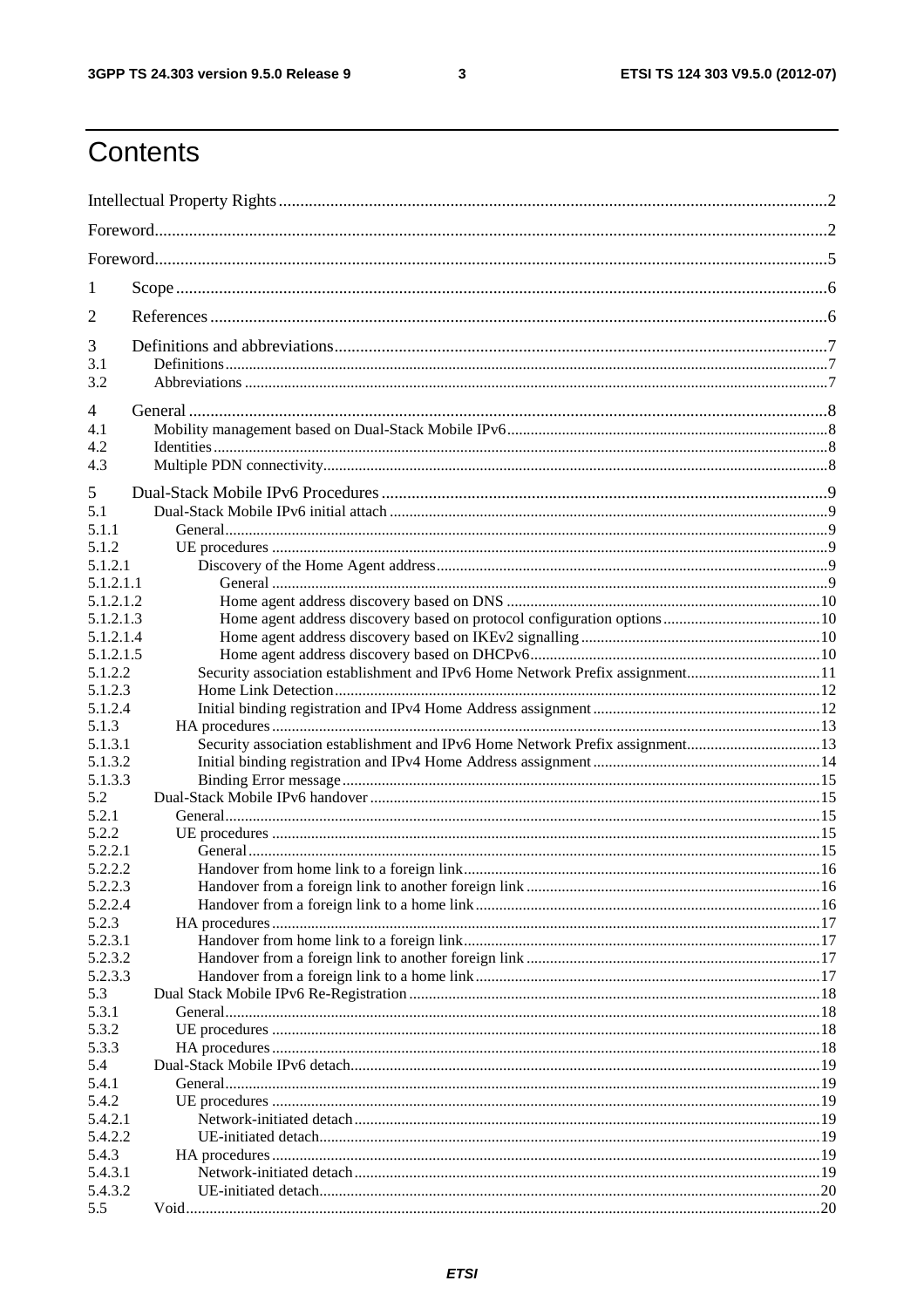$\overline{\mathbf{4}}$ 

|                       | Annex A (normative):          |  |
|-----------------------|-------------------------------|--|
| A.1                   |                               |  |
| A.2<br>A.2.1          |                               |  |
| A.2.2<br>A.2.3        |                               |  |
| A.3<br>A.3.1<br>A.3.2 |                               |  |
| A.4<br>A.4.1<br>A.4.2 |                               |  |
| A.5<br>A.5.1<br>A.5.2 |                               |  |
| A.6<br>A.6.1<br>A.6.2 |                               |  |
| A.7                   |                               |  |
| B.1                   | <b>Annex B</b> (normative):   |  |
|                       | <b>Annex C</b> (informative): |  |
|                       |                               |  |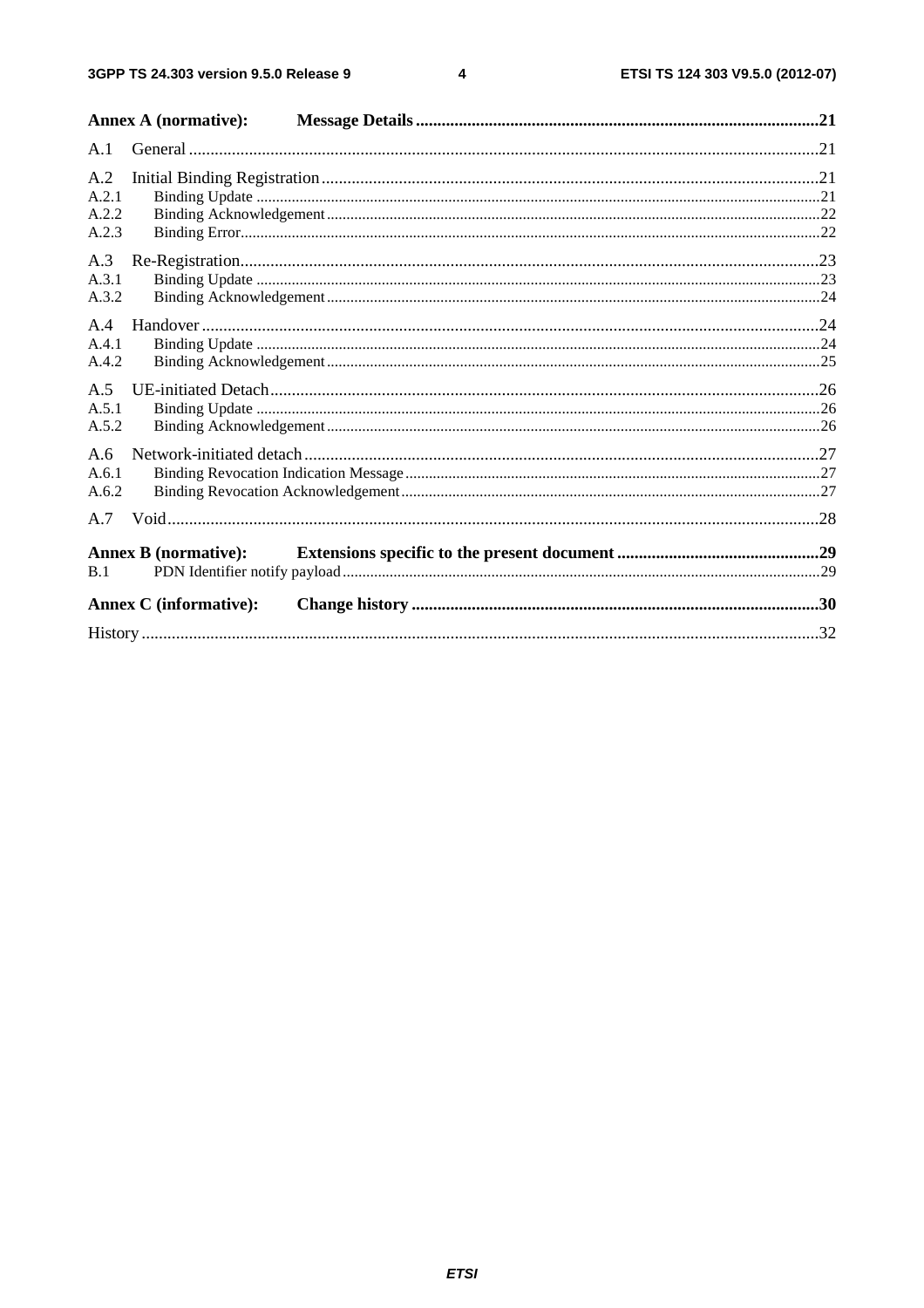### Foreword

This Technical Specification has been produced by the 3<sup>rd</sup> Generation Partnership Project (3GPP).

The contents of the present document are subject to continuing work within the TSG and may change following formal TSG approval. Should the TSG modify the contents of the present document, it will be re-released by the TSG with an identifying change of release date and an increase in version number as follows:

Version x.y.z

where:

- x the first digit:
	- 1 presented to TSG for information;
	- 2 presented to TSG for approval;
	- 3 or greater indicates TSG approved document under change control.
- y the second digit is incremented for all changes of substance, i.e. technical enhancements, corrections, updates, etc.
- z the third digit is incremented when editorial only changes have been incorporated in the document.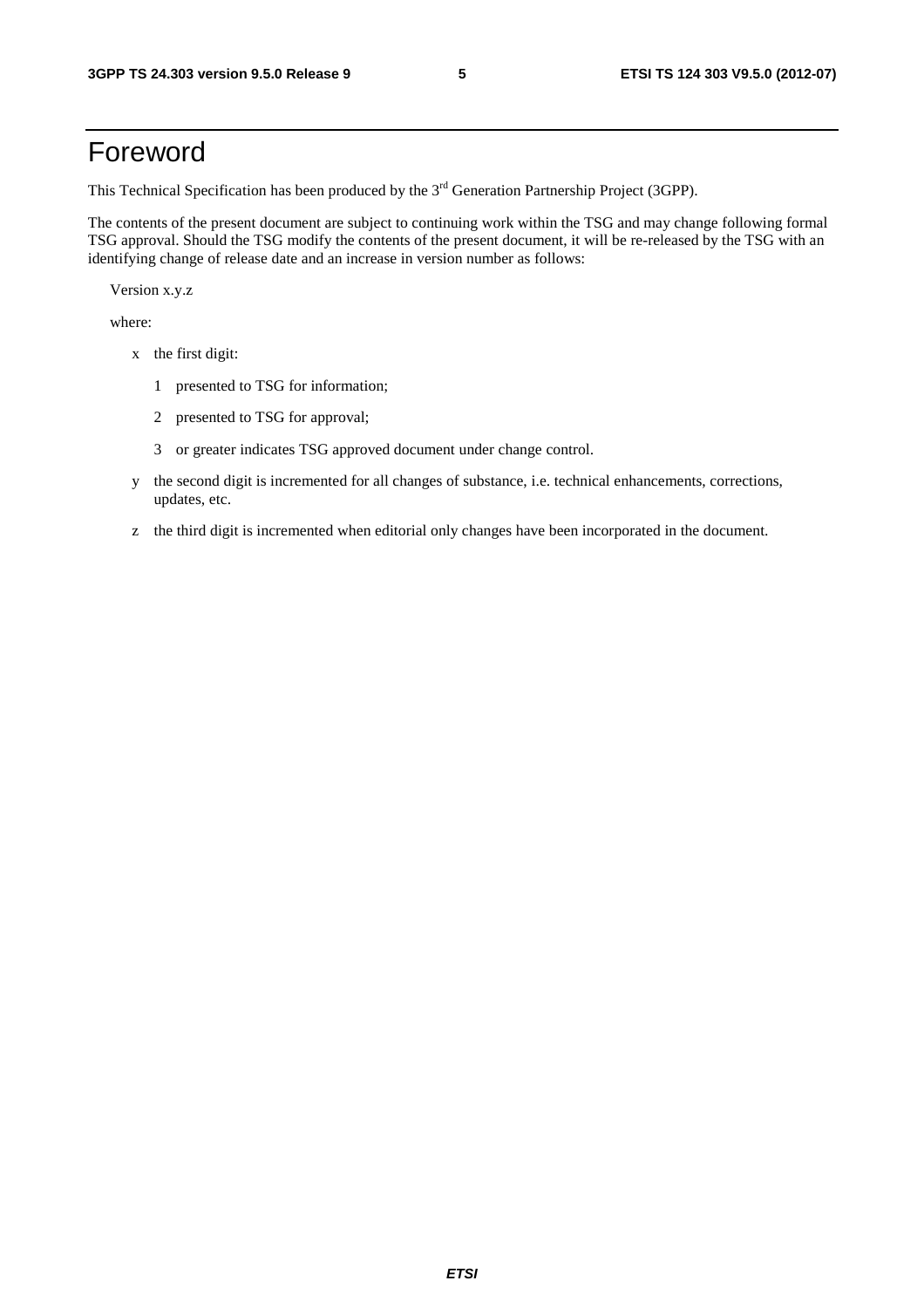### 1 Scope

The present document specifies the signalling procedures for accessing the 3GPP Evolved Packet Core network and handling the mobility between 3GPP and non-3GPP accesses via the S2c reference point defined in 3GPP TS 23.402 [3].

The present document is applicable to the User Equipment (UE) and the network node implementing the Home Agent functionality.

In addition the present document specifies the procedures used for the DSMIPv6 Home Agent discovery, for bootstrapping the DSMIPv6 security association between the UE and the Home Agent and for managing the DSMIPv6 tunnel. The specification of these procedures is compliant to IETF RFCs.

DSMIPv6 procedures can be used independently of the underlying access technology.

### 2 References

The following documents contain provisions which, through reference in this text, constitute provisions of the present document.

- References are either specific (identified by date of publication, edition number, version number, etc.) or non-specific.
- For a specific reference, subsequent revisions do not apply.
- For a non-specific reference, the latest version applies. In the case of a reference to a 3GPP document (including a GSM document), a non-specific reference implicitly refers to the latest version of that document *in the same Release as the present document*.
- [1] 3GPP TR 21.905: "Vocabulary for 3GPP Specifications".
- [2] IETF RFC 5555 (June 2009): "Mobile IPv6 support for dual stack Hosts and Routers (DSMIPv6)".
- [3] 3GPP TS 23.402: "Architecture Enhancements for non-3GPP accesses".
- [4] IETF RFC 4877 (April 2007): "Mobile IPv6 Operation with IKEv2 and the Revised IPsec Architecture".
- [5] Void.
- [6] IETF RFC 3775 (June 2004): "Mobility Support in IPv6".
- [7] Void.
- [8] Void.
- [9] Void.
- [10] IETF RFC 5026 (October 2007): "Mobile IPv6 bootstrapping in split scenario".
- [11] IETF RFC 4303 (December 2005): "IP Encapsulating Security Payload (ESP)".
- [12] IETF RFC 6610 (May 2012): "DHCP Options for Home Information Discovery in Mobile IPv6 (MIPv6)".
- [13] IETF RFC 3736 (April 2004): "Stateless Dynamic Host Configuration Protocol (DHCP) Service for IPv6".
- [14] IETF RFC 4306 (December 2005): "Internet Key Exchange (IKEv2) Protocol".
- [15] 3GPP TS 24.301: "Non-Access-Stratum (NAS) protocol for Evolved Packet System (EPS); Stage 3".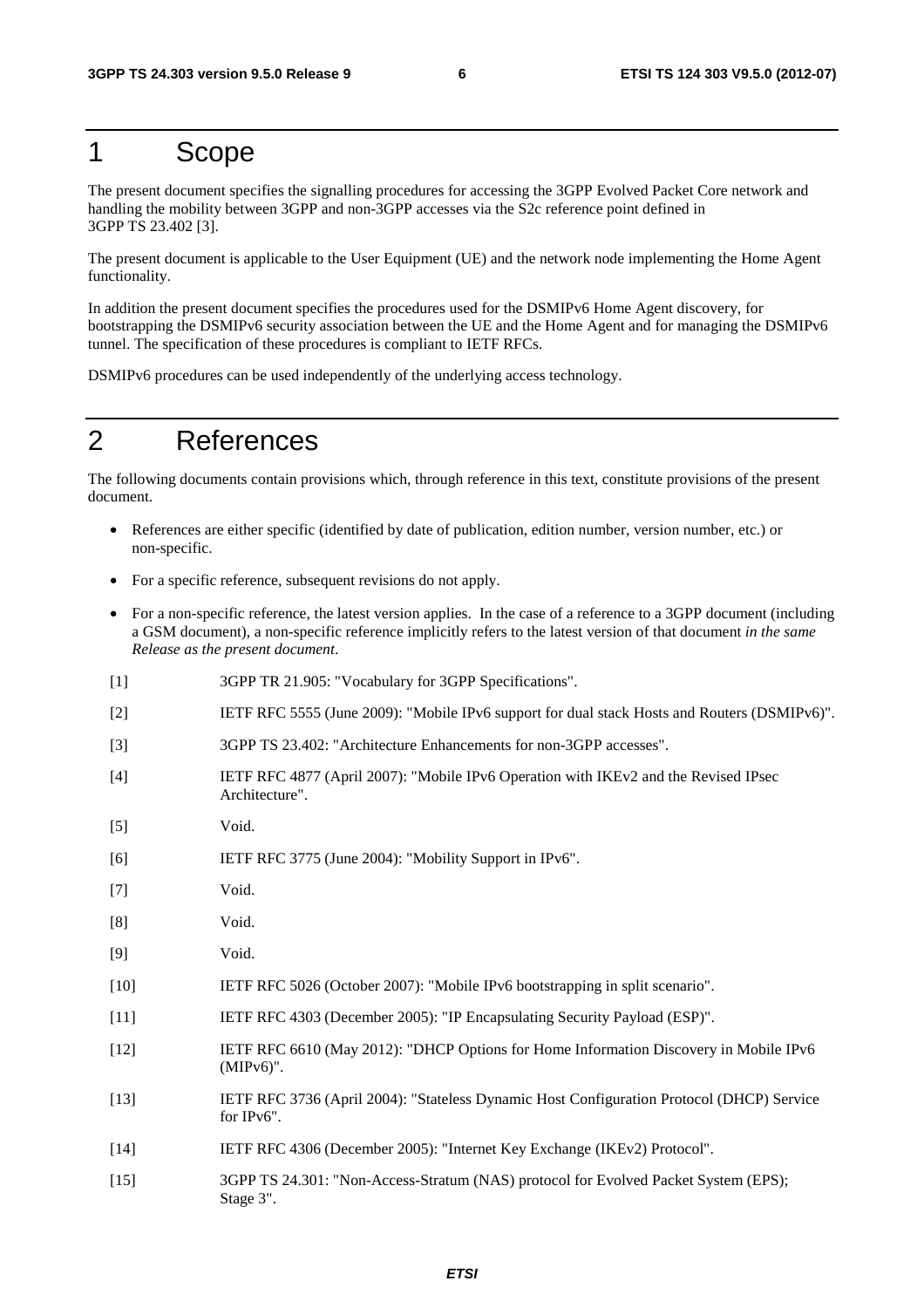| $[16]$ | Void.                                                                                                                                       |
|--------|---------------------------------------------------------------------------------------------------------------------------------------------|
| $[17]$ | 3GPP TS 23.003: "Numbering, addressing and identification".                                                                                 |
| $[18]$ | 3GPP TS 33.402: "3GPP System Architecture Evolution (SAE); Security aspects of non-3GPP<br>accesses"                                        |
| $[19]$ | draft-ietf-mext-binding-revocation-13 (September 2009): "Binding Revocation for IPv6 Mobility".                                             |
|        | Editor's note: The above document cannot be formally referenced until it is published as an RFC.                                            |
| $[20]$ | 3GPP TS 29.273: "3GPP EPS AAA interfaces"                                                                                                   |
| $[21]$ | 3GPP TS 24.302: "Access to the Evolved Packet Core (EPC) via non-3GPP access networks;<br>Stage 3".                                         |
| $[22]$ | Void.                                                                                                                                       |
| $[23]$ | IETF RFC 4739 (November 2006): "Multiple Authentication Exchanges in the Internet Key<br>Exchange (IKEv2) Protocol".                        |
| $[24]$ | 3GPP TS 33.234: "Wireless Local Area Network (WLAN) interworking security".                                                                 |
| $[25]$ | Void.                                                                                                                                       |
| $[26]$ | IETF RFC 4039 (March 2005): "Rapid Commit Option for the Dynamic Host Configuration<br>Protocol version 4 (DHCPv4)".                        |
| $[27]$ | draft-ietf-mext-rfc3775bis-05 (October 2009): "Mobility Support in IPv6".                                                                   |
|        | Editor's note: The above document cannot be formally referenced until it is published as an RFC.                                            |
| $[28]$ | IETF RFC 4187 (January 2006): "Extensible Authentication Protocol Method for 3rd Generation<br>Authentication and Key Agreement (EAP AKA)". |
| $[29]$ | IETF RFC 3963 (January 2005): "Network Mobility (NEMO) Basic Support Protocol".                                                             |
| $[30]$ | IETF RFC 5685 (November 2009): "Redirect Mechanism for IKEv2".                                                                              |

### 3 Definitions and abbreviations

### 3.1 Definitions

For the purposes of the present document, the terms and definitions given in 3GPP TR 21.905 [1] and the following apply. The following terms used in this Technical Specification are defined in IETF RFC 3775 [6]: Home Address, Care-of Address, binding cache, binding cache entry.

**Home network prefix:** An IPv6 prefix allocated by the Home Agent to the UE and used by the UE to configure the Home Address. The Home network prefix is uniquely allocated to a UE.

**Home Agent:** The Home Agent functionality consists in the DSMIPv6 anchor point functionality described in IETF RFC 5555 [2] and IETF RFC 4877 [4]. Based on 3GPP TS 23.402 [15] the HA functionality is implemented in the PDN Gateway.

### 3.2 Abbreviations

For the purposes of the present document, the abbreviations given in 3GPP TR 21.905 [1] and the following apply.

| DSMIP <sub>v6</sub> | Dual-Stack MIPv6                   |
|---------------------|------------------------------------|
| EPC.                | <b>Evolved Packet Core</b>         |
| ePDG                | <b>Evolved Packet Data Gateway</b> |
| <b>EPS</b>          | <b>Evolved Packet System</b>       |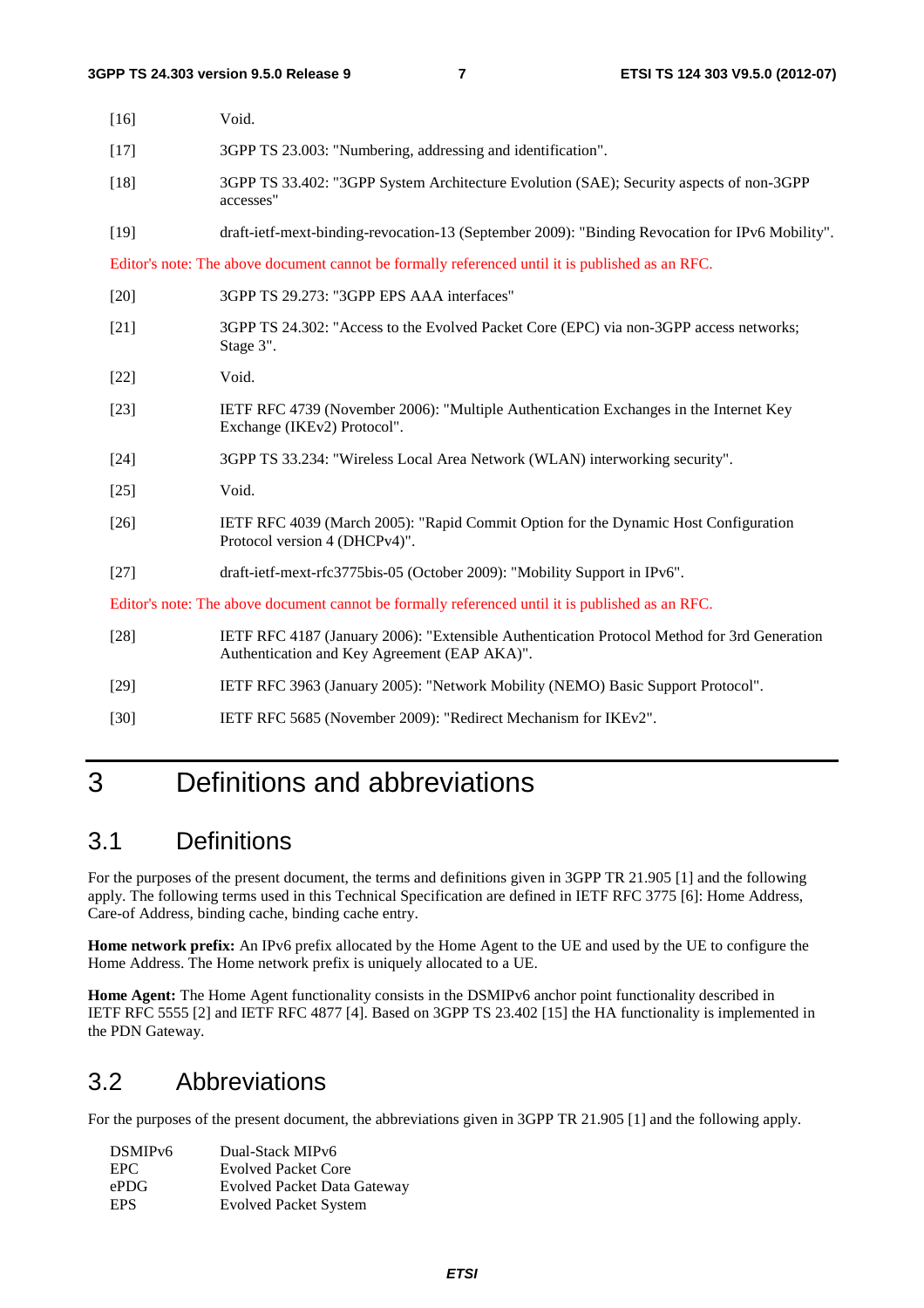| GW                 | Gateway             |
|--------------------|---------------------|
| <b>HA</b>          | Home Agent          |
| MIP <sub>v</sub> 6 | Mobile IP version 6 |
| UE                 | User Equipment      |

### 4 General

### 4.1 Mobility management based on Dual-Stack Mobile IPv6

DSMIPv6 is specified in IETF RFC 3775 [6] and IETF RFC 5555 [2]. The purpose of the DSMIPv6 procedures is to establish, manage and tear down a mobility tunnel between the UE and the HA function. The mobility tunnel establishment is always initiated by the UE, while the mobility tunnel tear down can be initiated either by the UE or the network. Communication between the UE and a correspondent node shall use the bidirectional mode of operation. Route optimization mode of operation is not supported by EPC in this release.

In this specification, the IETF RFC 4877 [4] is used to secure DSMIPv6 signalling. For this purpose, the UE performs an IKEv2 exchange with the HA before establishing the mobility tunnel as described in subclause 5.1.2.2. The details of the security aspects are specified in 3GPP TS 33.402 [18].

The mobility tunnel procedures are performed by the UE for each PDN connection, meaning that if multiple PDNs are accessed by the UE, multiple instances of the procedures are needed. The multiple PDN connections behaviour is specified more in detail in subclause 4.3.

In this specification, the IETF RFC 3963 [29] is used for prefix preservation. For this purpose, the UE uses the implicit mode as stated in IETF RFC 3963 [29] to tell the HA that the home network prefix would be preserved during mobility. The support of this operation is limited to the sending and receiving of IPv6 packets containing IPv6 addresses autoconfigured from the home network prefix, in addition to the IPv6 Home Address.

### 4.2 Identities

The UE shall use Network Access Identifier (NAI) as identification towards the HA in the IKEv2 exchange. During this process, the IPsec security association between the UE and the HA is tied to the user identity, set to the NAI, and to an SPI uniquely identifying this security association. The NAI is structured according to 3GPP TS 23.003 [17]. The NAI can be either a root NAI, a fast re-authentication NAI or pseudonym identity as specified in 3GPP TS 23.003 [17].

The UE shall use the HA-APN to identify the desired HA in the DNS-based and DHCPv6-based HA discovery procedures. The HA-APN is constructed according to 3GPP TS 23.003 [17].

NOTE: The operator is responsible to configure the DNS system so that the same PDN GW can be discovered via HA-APN and APN. A possible way of configuring the mapping between HA-APN and APN is to create the HA-APN from the respective APN by using the same Network Identifier and by adding the prefix "ha-apn" to the Operator Identifier.

The Binding Update and Binding Acknowledgement shall not explicitly carry an NAI as the IPsec security association is tied to the user identity.

### 4.3 Multiple PDN connectivity

This specification supports multiple PDN connectivity. The UE can setup multiple PDN connections with a given APN or multiple APNs using multiple DSMIPv6 sessions. There is one DSMIPv6 session per each PDN connection.

NOTE: When UE is associated to multiple PDN connections, it is possible for the UE to create a tunnel loop amongst the HAs by binding home addresses to each other. This results in the possibility of HA being flooded with packets. Packet flooding is not specific to DSMIPv6 and there exist current implementations to deal with the packet flooding issue. As for the formation of tunnel loop, the solution to solve it in this current specification (Release 9) is implementation specific until a standardized solution emerges.

The procedures described in clause 5 shall be interpreted as procedures which are executed for each PDN connection the UE established. This implies that: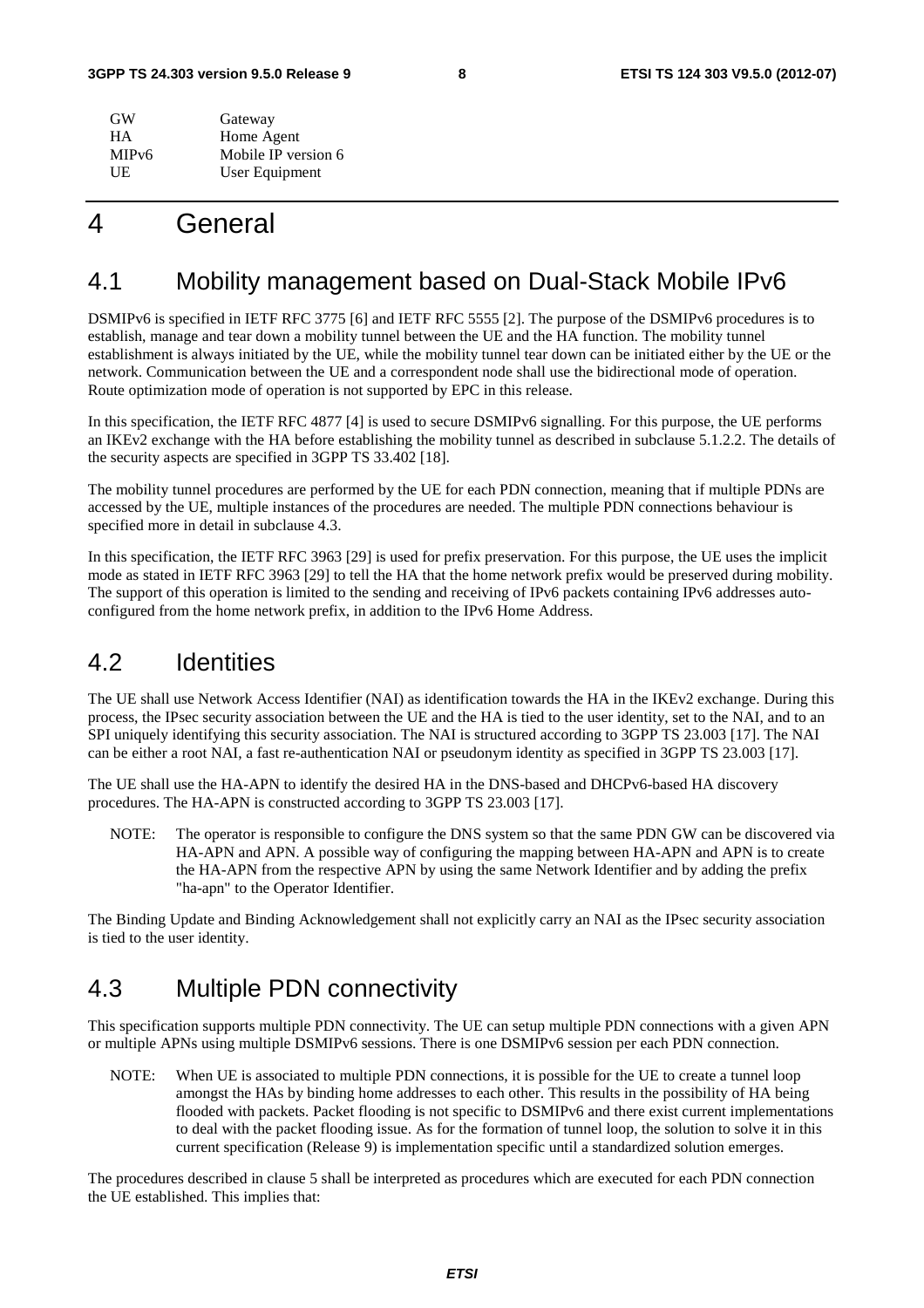- For the initial attachment of a PDN connection, the UE shall perform a Home Agent address discovery (subclause 5.1.2.1), a security association establishment via IKEv2, including the EAP-AKA authentication and the IPv6 Home Network Prefix assignment (subclause 5.1.2.2), and the initial binding registration (subclause 5.1.2.4).
- The handover procedure shall be performed for each PDN connection separately as described in subclause 5.2.2.
- The re-registration procedure shall be performed for each PDN connection separately as described in subclause 5.3.2.
- The detach procedure shall be performed for each PDN connection separately as described in subclause 5.4.2 or in subclause 5.4.3.

### 5 Dual-Stack Mobile IPv6 Procedures

### 5.1 Dual-Stack Mobile IPv6 initial attach

#### 5.1.1 General

The DSMIPv6 initial attach is performed by the UE to establish a DSMIPv6 connection with the node acting as HA. This is also known as the bootstrapping procedure as the UE establishes the security association with the HA. The initial attach involves the following tasks:

- **Discovery of the Home Agent address**. The UE needs to discover the IPv6 address as well as the IPv4 address of the HA.
- **Security association establishment**. The UE needs to establish an IPsec security association with the HA in order to secure the DSMIPv6 signalling. IKEv2 (IETF RFC 4877 [4]) is used to establish this security association.
- **IPv6 Home Network Prefix assignment**. The UE needs to be assigned an IPv6 Network Prefix of its home network in order to configure the global unicast Home Address to be used in DSMIPv6. The HA is responsible of assigning the IPv6 Home Network Prefix to the UE.
- **IPv4 Home Address assignment**. Optionally, a dual-stack UE can also request to be assigned an IPv4 Home Address to be used for IPv4-only applications. The HA is responsible of assigning the IPv4 Home Address to the UE.
- **Home link detection**. The UE needs to perform Home Link Detection before initiate registration with the HA. The DSMIPv6 Home Link Detection Function is used by the UE to detect if it is attached to the home link from a DSMIPv6 perspective.
- **Initial binding registration**. Unless the home link detection procedure indicates the UE is at home, the UE sends a Binding Update message to perform its initial registration with the HA.

If the UE requires additional configuration parameters, e.g. Vendor-specific options, stateless DHCPv4 and DHCPv6 as defined in IETF RFC 4039 [26] and IETF RFC 3736 [13] can be run over the DSMIPv6 tunnel.

#### 5.1.2 UE procedures

#### 5.1.2.1 Discovery of the Home Agent address

#### 5.1.2.1.1 General

The first procedure the UE needs to perform for DSMIPv6 initial attach is the discovery of the node acting as the HA.

The UE can discover the IP addresses of the HA in one of the four following ways:

via DNS;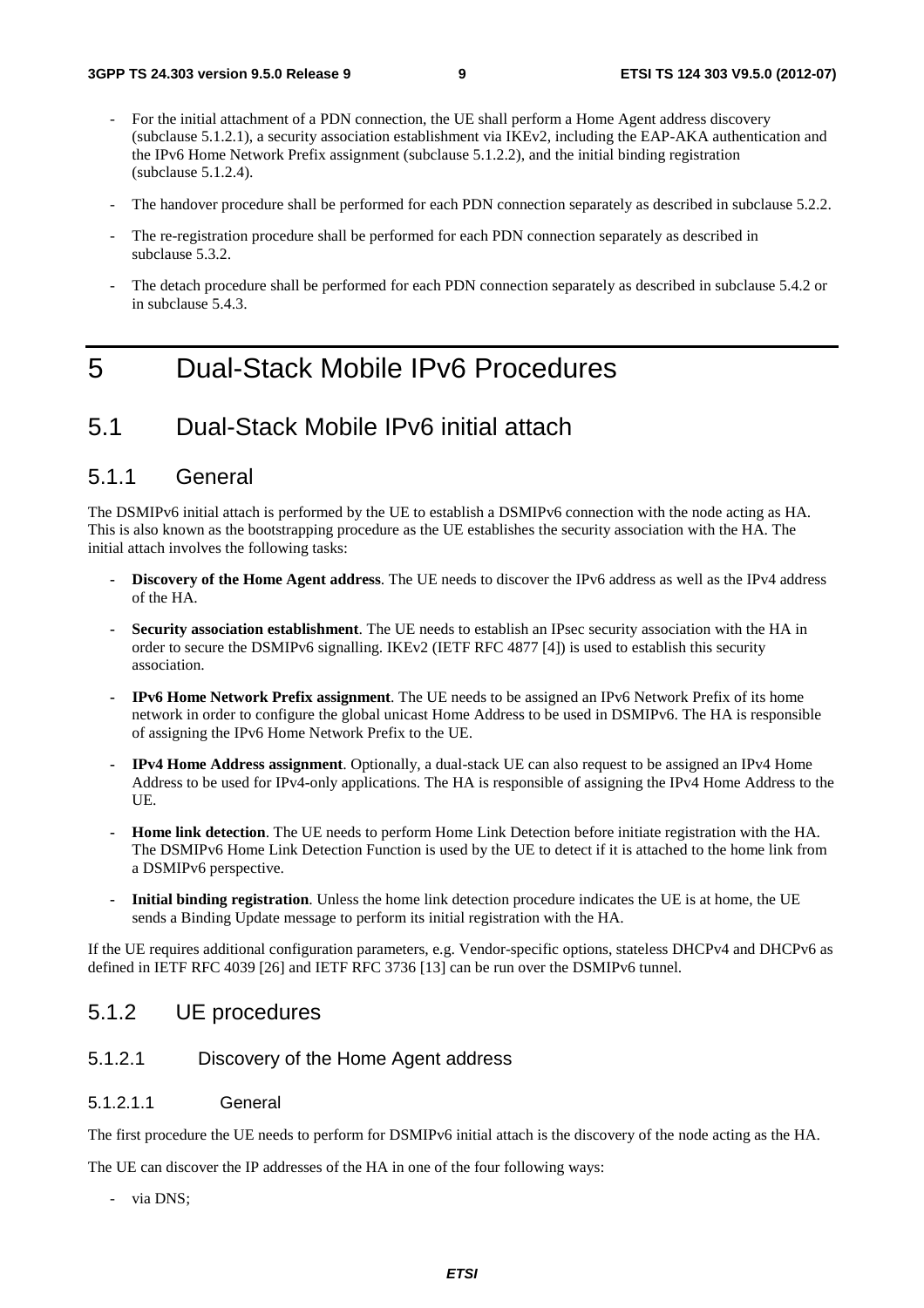- via attach procedure for 3GPP access or trusted non-3GPP access (if supported) based on protocol configuration options;
- via IKEv2 during tunnel setup to ePDG for untrusted non-3GPP accesses;
- via DHCPv6.

If the UE does not obtain the IP addresses of the HA via PCO during the 3GPP or trusted non-3GPP (if supported) attach or via IKEv2 signalling, it shall follow either the procedures described in subclause 5.1.2.1.5 or the procedures described in subclause 5.1.2.1.2. The UE may be configured to perform both procedures in parallel or one of the two procedures only in case the other failed.

#### 5.1.2.1.2 Home agent address discovery based on DNS

A UE performing Home Agent discovery based on DNS shall support the implementation of standard DNS mechanisms.

The UE shall perform DNS Lookup by Home Agent Name as specified in IETF RFC 5026 [10].The QNAME shall be set to the requested HA-APN. The HA-APN shall be constructed as specified in 3GPP TS 23.003 [17]. If a HA has both an IPv4 and an IPv6 address, the corresponding DNS record should be configured with both 'AAAA' and 'A' records. Accordingly the UE should perform one DNS lookup procedure to retrieve both 'AAAA' and 'A' records. The DNS server replies with one 'AAAA' and one 'A' record.

#### 5.1.2.1.3 Home agent address discovery based on protocol configuration options

The UE may request the IPv6 address and optionally the IPv4 address of the dual stack HA using the Protocol configuration options IE during the attach procedure for 3GPP or trusted non-3GPP access or the additional PDN connectivity procedure. The details of this procedure for the case of attach for 3GPP access are described in 3GPP TS 24.301 [15]. The details of this procedure for the case of attach for trusted non-3GPP access are described in 3GPP TS 24.302 [21].

#### 5.1.2.1.4 Home agent address discovery based on IKEv2 signalling

The UE may request the IPv6 and optionally the IPv4 address of the HA during the tunnel establishment procedure with the ePDG. The details of this procedure are described in 3GPP TS 24.302 [21].

#### 5.1.2.1.5 Home agent address discovery based on DHCPv6

The HA address discovery via DHCPv6 is possible in the following cases:

- in 3GPP access, or
- in trusted non-3GPP access, when a DHCPv6 relay exists in the trusted non-3GPP access and the PDN GW is the DHCPv6 server, or
- in trusted non-3GPP access, when the DHCPv6 server is in the trusted non-3GPP access and it has the HA addresse information from static configuration, or received via STa reference point as specified in 3GPP TS 29.273 [20].

A UE performing HA discovery based on DHCPv6 shall support the implementation of stateless DHCPv6 as specified in IETF RFC 3736 [13] and the DHCPv6 options as specified in IETF RFC 6610 [12].

In order to discover the address of the HA the UE shall send an Information-Request message including the "MIP6 Home Network ID FQDN Option" as described in IETF RFC 6610 [12].

In order to connect to a HA for a specific target PDN, the UE shall include the desired HA-APN in the Home Network Identification FQDN field contained in the "MIP6 Home Network ID FQDN Option" as described in IETF RFC 6610 [12].

NOTE: The new options described in IETF RFC 6610 [12] are applicable to DSMIPv6.

The HA information is provided to the UE as described in IETF RFC 6610 [12] in the sub-option contained in the "MIP6 Identified Home Network Information Option". The sub-option can be: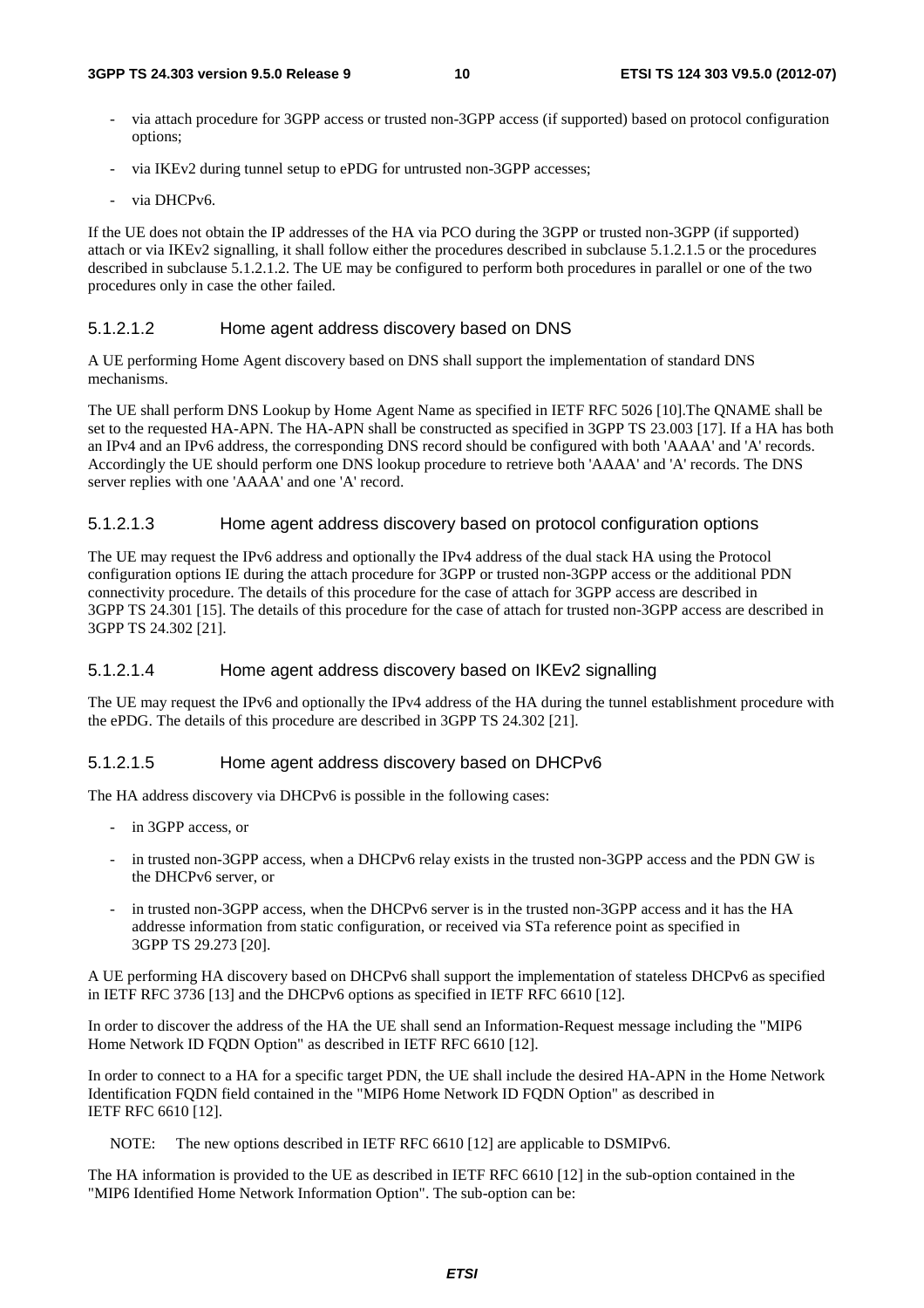- a "MIP6 Home Agent Address Network Information Option" (the IPv6 address and if available, the IPv4 address of the HA); or
- a "MIP6 Home Agent FQDN Network Information Option" (the HA FQDN) as described in IETF RFC 6610draft [12].

In the latter case the UE shall perform a DNS Lookup by Home Agent Name as specified in IETF RFC 5026 [10]. The ONAME shall be set to the received HA FODN.

If a HA has both an IPv4 and an IPv6 address, the corresponding DNS record should be configured with both 'AAAA' and 'A' records. Accordingly the UE should perform one DNS lookup procedure to retrieve both 'AAAA' and 'A' records. The DNS server replies with one 'AAAA' and one 'A' record.

#### 5.1.2.2 Security association establishment and IPv6 Home Network Prefix assignment

The UE shall support the IKEv2 protocol (see IETF RFC 4306 [14]) for negotiating the IPsec security association to secure DSMIPv6 signalling and shall support EAP over IKEv2 as described in IETF RFC 4306 [14] to perform authentication with an AAA server. In a case an additional authentication and authorization of the IPSec security association is needed with an external AAA server, then the additional authentication steps during the IKEv2 exchange shall be supported as specified in IETF RFC 4739 [23] and described in 3GPP TS 33.234 [24].

The UE shall support IPsec ESP (see IETF RFC 4303 [11]) in order to provide authentication of Binding Update and Binding Acknowledgement messages as specified in IETF RFC 4877 [4]. The UE shall support multiple authentication exchanges in the IKEv2 protocol as specified in IETF RFC 4739 [23] in order to support authentication with an external AAA server. The UE shall support the redirect mechanism as defined in IETF RFC 5685 [30].

The UE shall initiate the security association establishment procedure by sending the IKE\_SA\_INIT request message defined in IETF RFC 4306 [14] to the HA. The UE shall indicate support for the HA reallocation by including a REDIRECT\_SUPPORTED payload in the IKE\_SA\_INIT request as specified in IETF RFC 5685[30]. On receipt of an IKE\_SA\_INIT response, the UE shall send an IKE\_AUTH request message including the MN-NAI in the IDi payload and the Access Point Name (APN) of the target PDN the UE wants to connect to in the IDr payload. The APN shall be formatted as defined in 3GPP TS 23.003 [17]. The username part of the MN-NAI included in "IDi" payload may be an IMSI, pseudonym or re-authentication ID. The UE shall include in the IDi payload the same MN-NAI it includes in the EAP-Response/Identity within the EAP-AKA exchange.

In the very first EAP-Response/Identity within the IKEv2 exchange the UE shall include a NAI whose username is derived from IMSI. In subsequent exchanges the UE should use pseudonyms and re-authentication identities provided by the 3GPP AAA server as specified in IETF RFC 4187 [28].

NOTE: Fast re-authentication mechanism is optional, and therefore is an implementation option in the UE and operator configuration issue (i.e. it also depends on whether the AAA server sent a re-authentication ID during previous EAP authentication) whether to use it during security association establishment.

EAP-AKA over IKEv2 shall be used to authenticate UE in the IKE\_AUTH exchange, while public key signature based authentication with certificates shall be used to authenticate the HA.

During the IKEv2 exchange, the HA may trigger the UE to perform the HA reallocation procedure. If the UE receives as part of the IKE\_AUTH response message a REDIRECT payload containing the IP address of a target HA as specified in subclause 5.1.3.1, the UE shall initiate a new IKEv2 security association with the target HA. The UE shall terminate the IKEv2 security association with the initial HA by sending an IKEv2 Informational message with a DELETE payload as specified in IETF RFC 4306 [14].

During the IKEv2 exchange, the UE shall request the allocation of an IPv6 home prefix through the Configuration Payload in the IKE\_AUTH request message. Since in EPS a unique IPv6 prefix is assigned to the UE, the UE shall include a MIP6\_HOME\_PREFIX attribute in the CFG\_REQUEST payload of the IKE\_AUTH request message as described in IETF RFC 5026 [10]. In addition the UE may include the INTERNAL\_IP6\_DNS attribute in the CFG\_REQUEST as described in IETF RFC 4306 [14] to request the DNS server IPv6 address of the PLMN it is connecting to via DSMIPv6. In the same way the UE may include the INTERNAL\_IP4\_DNS attribute in the CFG\_REQUEST payload to request the IPv4 address of the DNS server.

The UE shall then auto-configure a Home Address from the IPv6 prefix received from the HA and shall run a CREATE\_CHILD\_SA exchange to create the security association for the new Home Address. In the CREATE\_CHILD\_SA exchange the UE shall include the Home Address and the appropriate selectors in the TSi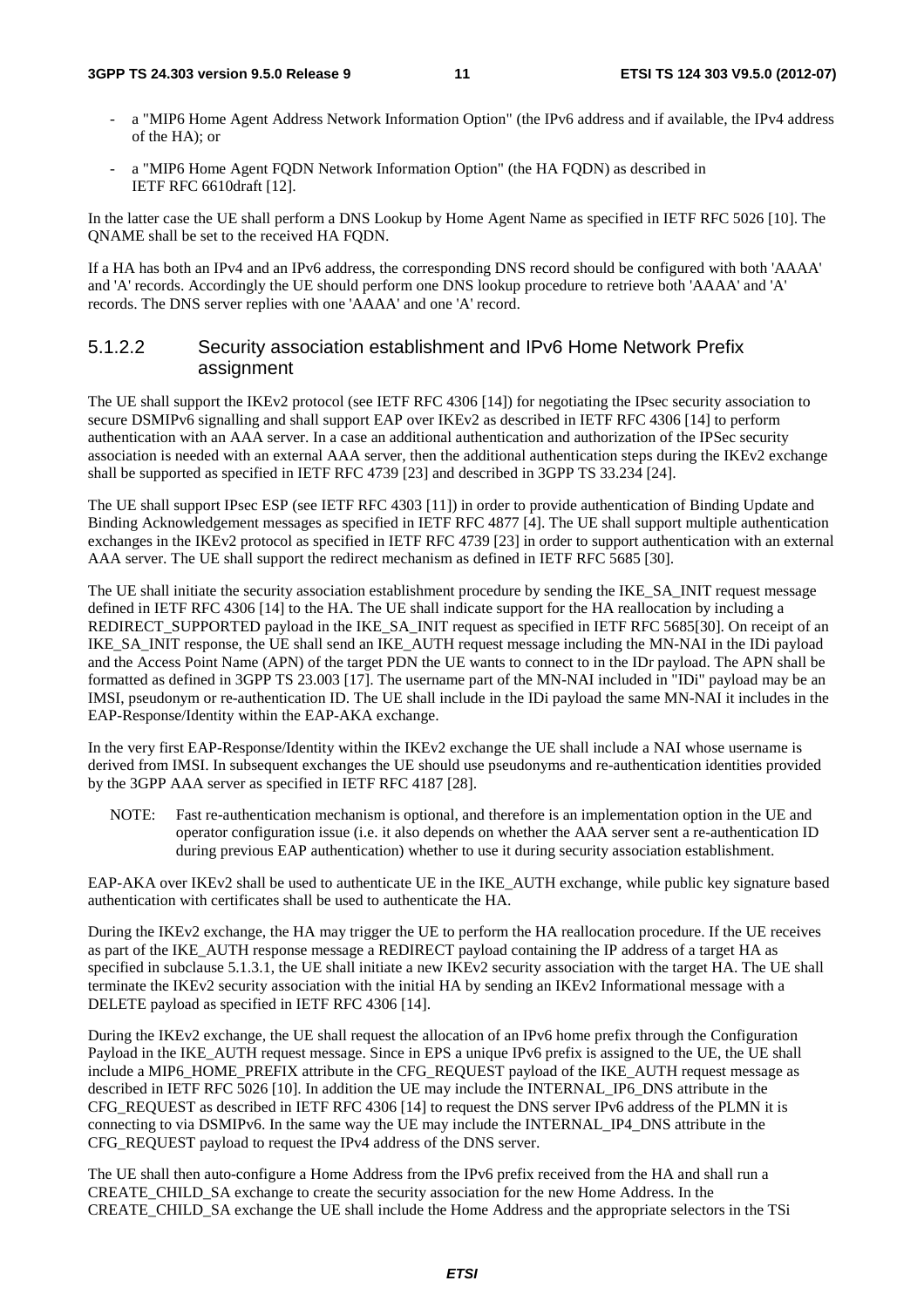(Traffic Selector-initiator) payload to negotiate the IPsec security association for protecting the Binding Update and Binding Acknowledgement messages as specified in IETF RFC 4877 [4].

If the UE knows the IPv6 Home Network Prefix of a PDN connection for which the security association is to be setup, the UE shall insert a PDN Identifier notify payload, as defined in annex B, in the IKE\_AUTH request message. The PDN Identifier notify payload shall contain the IPv6 Home Network Prefix of the PDN connection for which the security association is being set up. If the UE does not know the IPv6 Home Network Prefix of the PDN connection for which the security association is to be set up, the UE shall not include the PDN Identifier notify payload in the IKE\_AUTH request message.

#### 5.1.2.3 Home Link Detection

The DSMIPv6 Home Link Detection Function is used by the UE to detect if an access interface is on the home link for a PDN connection from a DSMIPv6 perspective. The Home Link Detection function shall be performed before sending DSMIPv6 Binding Update via the same access interface.

To perform the Home Link Detection procedure, the UE shall compare the assigned Home Network Prefix for a PDN connection with the IPv6 prefix or prefixes included in the Prefix Information Option in the Router Advertisements received on the local link. The Home Network Prefix can be assigned in a 3GPP access via PCO, as specified in 3GPP TS 24.301 [15], or via IKEv2 as specified in subclause 5.1.2.2. If there is a match between the Home Network Prefix and one of the local prefixes, the UE is attached on the home link over the respective access interface and shall not send a Binding Update to the HA unless the UE currently has a valid DSMIPv6 Binding Update list entry. If the UE has a valid DSMIPv6 Binding Update list entry, the UE shall proceed to perform the action specified in subclause 5.2.2.4. If there is not any match, the UE shall proceed as specified in subclause 5.1.2.4.

NOTE: The UE does not need to run IKEv2 for home link detection if the Home Network prefix is dynamically received in a PCO Information Element.

#### 5.1.2.4 Initial binding registration and IPv4 Home Address assignment

After establishing the security association and obtaining the IPv6 Home Address, the UE shall send a Binding Update message as specified in IETF RFC 3775 [6] and IETF RFC 5555 [2] in order to register its Home Address and Care-of Address at the HA, if it detects it is in the foreign network.

If both IPv4 and IPv6 Care-of Address are received at the foreign network, the UE shall first attempt to use the IPv6 Care-of Address for its binding registration. The UE shall not register both IPv4 and IPv6 Care-of Address to its HA.

If IPv6 Care-of Address is used for initial binding registration, the UE shall send the Binding Update message to the IPv6 address of the HA. In this Binding Update message the H (home registration) and A (acknowledge) bits shall be set. If the UE needs an IPv4 Home Address, the UE shall include the 0.0.0.0 address in the IPv4 Home Address option to request a dynamic IPv4 Home Address.

When IPv6 Care-of Address is used for initial binding registration, the Alternate Care-of Address option shall be used by the UE to carry the Care-of Address inside a Mobility Header which is protected by ESP. If this option is present, the address included in this option is the same address present in the source address of the IPv6 packet.

If IPv4 Care-of Address is used for initial binding registration, the UE shall send the Binding Update as follows (see IETF RFC 5555 [2]):

- The IPv6 packet, with the IPv6 Home Address as the Source Address field of the IPv6 header, shall be encapsulated in UDP.
- The UE shall include the IPv4 Care-of Address as the Source Address field of the IPv4 header and the HA IPv4 address as the Destination Address field of the IPv4 header.
- The UE shall include the IPv4 Care-of Address option containing the IPv4 Care-of Address.
- The UE shall set the H (home registration) and A (acknowledge) flags.
- The UE shall set the F (UDP encapsulation required) flag to 0.
- The UE shall set the R (Mobile Router Flag) flag to 1.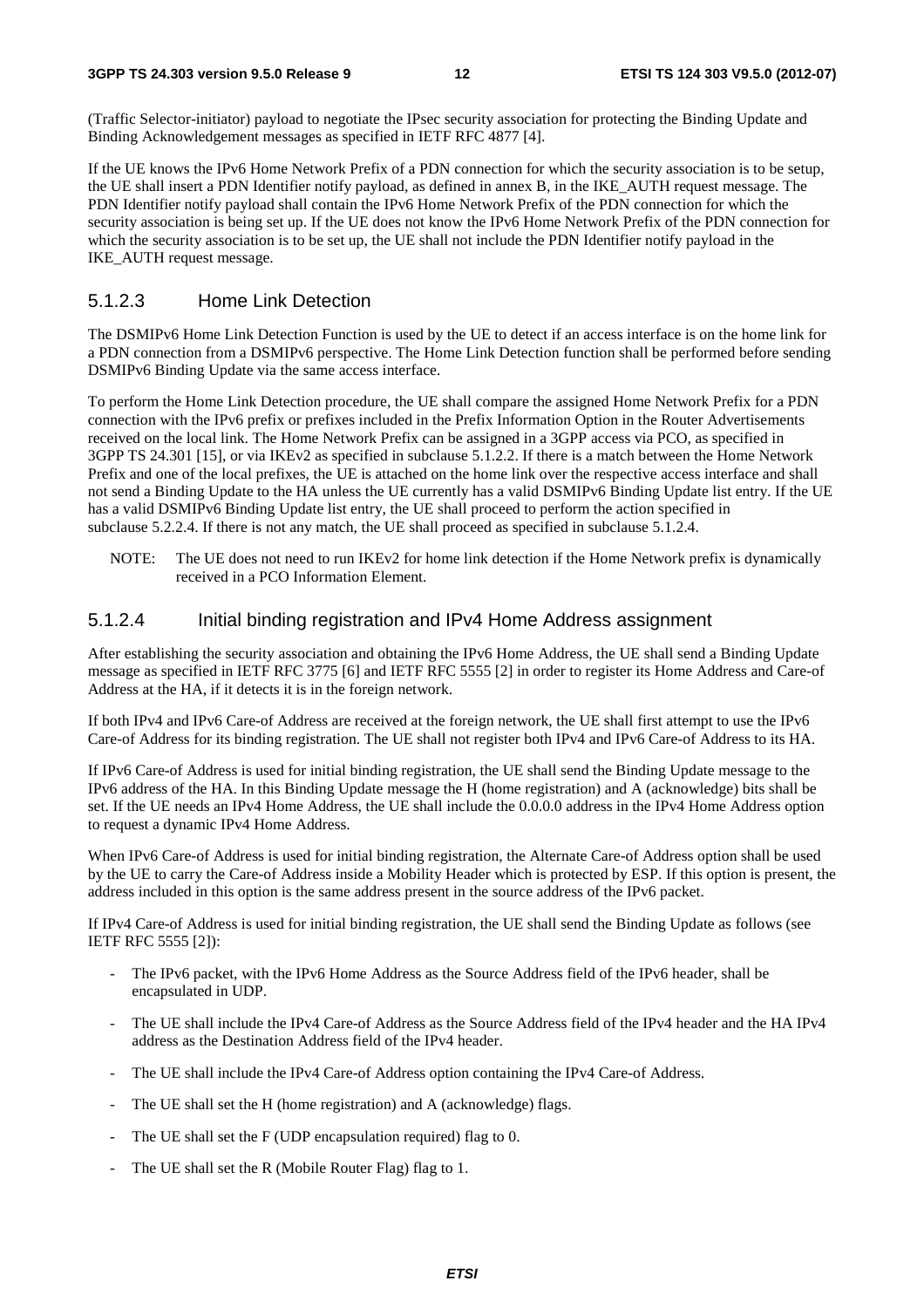#### **3GPP TS 24.303 version 9.5.0 Release 9 13 ETSI TS 124 303 V9.5.0 (2012-07)**

If the UE needs an IPv4 Home Address, the UE shall include an IPv4 Home Address option with the 0.0.0.0 address in the Binding Update message, as defined in IETF RFC 5555 [2].

When the UE receives the Binding Acknowledgement from the HA, it shall validate it based on the rules described in IETF RFC 3775 [6] and IETF RFC 5555 [2]. If the Binding Acknowledgement contains the successful status code 0 ("Binding Update Accepted"), the UE shall create an entry for the registered Home Address in its Binding Update List and may start sending packets containing its IPv6 Home Address or other IPv6 addresses auto-configured from the assigned home network prefix.

If the Binding Acknowledgement contains a value of 128, the UE may re-send the BU as specified in IETF RFC 3775 [6]. If the Binding Acknowledgement contains a value from 129 to 133 as specified in IETF RFC 3775 [6] or a value from 140 to 143 as specified in IETF RFC 3963 [29], the UE shall not send the BU to the HA and should discover another HA.

If the Binding Acknowledgment contains an IPv4 Address Acknowledgement option with status code value from 0 to 127 (indicating success), the UE shall create two entries in its Binding Update List, one for the IPv6 Home Address and another for the IPv4 Home Address. If the Binding Acknowledgement contains an IPv4 Address Acknowledgment option with status code indicating error (i.e. 128 or higher), the UE shall create an entry only for the IPv6 HoA in its binding update list. Moreover, if the status code is 129 ("Administratively prohibited") or 132 ("Dynamic IPv4 home address assignment not available"), the UE shall not re-send the Binding Update and it shall use only the IPv6 HoA. If the Binding Acknowledgement contains an IPv4 Address Acknowledgement option with status 128 ("Failure, reason unspecified"), 130 ("Incorrect IPv4 home address"), 131 ("Invalid IPv4 address") or 133 ("Prefix allocation unauthorized") it shall re-send the Binding Update including the 0.0.0.0 address in the IPv4 Home Address option. If the Binding Acknowledgement does not contain an IPv4 Address Acknowledgment option, the UE shall create an entry only for the IPv6 HoA in its binding update list.

NOTE: The value to be used to identify the IPv4 address acknowledgement option in the mobility header is 30;

The UE may then send data traffic either with the IPv6 Home Address or with the IPv4 Home Address. If the UE is located on an IP6-enabled link, it shall send IPv6 packets as described in IETF RFC 3775 [6]; IPv4 traffic shall be encapsulated in IPv6 packets as described in IETF RFC 5555 [2]. If the UE is located on an IPv4-only link and the Binding Acknowledgement contains the NAT detection option with the F flag set, the UE shall send IPv6 and IPv4 packets following the vanilla UDP encapsulation rules specified in IETF RFC 5555 [2]. Otherwise the UE shall send IPv6 and IPv4 packets encapsulated in IPv4 as specified in IETF RFC 5555 [2].

Once the DSMIPv6 tunnel is established, the UE may build a DHCPv4 or DHCPv6 message as described in IETF RFC 4039 [26] or IETF RFC 3736 [13] respectively and send it via the DSMIPv6 tunnel as described in IETF RFC 3775 [6] in order to retrieve additional parameters, e.g. Vendor-specific options.

#### 5.1.3 HA procedures

#### 5.1.3.1 Security association establishment and IPv6 Home Network Prefix assignment

The HA shall support the IKEv2 protocol (see IETF RFC 4306 [14]) for negotiating the IPsec security association to secure DSMIPv6 signalling and shall support EAP over IKEv2 as described in IETF RFC 4306 [14] to perform UE authentication with an AAA server. If an additional authentication and authorization of the IPSec security association were needed with an external AAA server, then the additional authentication steps during the IKEv2 exchange shall be supported as specified in IETF RFC 4739 [23] and defined in 3GPP TS 33.234 [24]. The HA shall support IPsec ESP (see IETF RFC 4303 [11]) in order to provide authentication of Binding Update and Binding Acknowledgement messages as specified in IETF RFC 4877 [4]. The HA shall support multiple authentication exchanges in the IKEv2 protocol as specified in IETF RFC 4739 [23] in order to support authentication with an external AAA server.

The HA shall complete the IKE\_SA\_INIT exchange as specified in IETF RFC 4306 [14]. The HA shall include in the IDr the same value included by the UE in the IDr payload of the request.

Upon successful authorization and authentication, the HA shall accept the security association establishment request by sending the IKE\_AUTH response message with the CFG\_REPLY payload including the IPv6 Home Network Prefix allocated to the UE in the MIP6\_HOME\_PREFIX attribute. This prefix information shall include the prefix length as specified in IETF RFC 5026 [10]. If the UE included the INTERNAL\_IP6\_DNS or the INTERNAL\_IP4\_DNS in the CFG\_REQUEST payload, the HA shall include the same attribute in the CFG\_REPLY payload including zero or more DNS server addresses as specified in IETF RFC 4306 [14].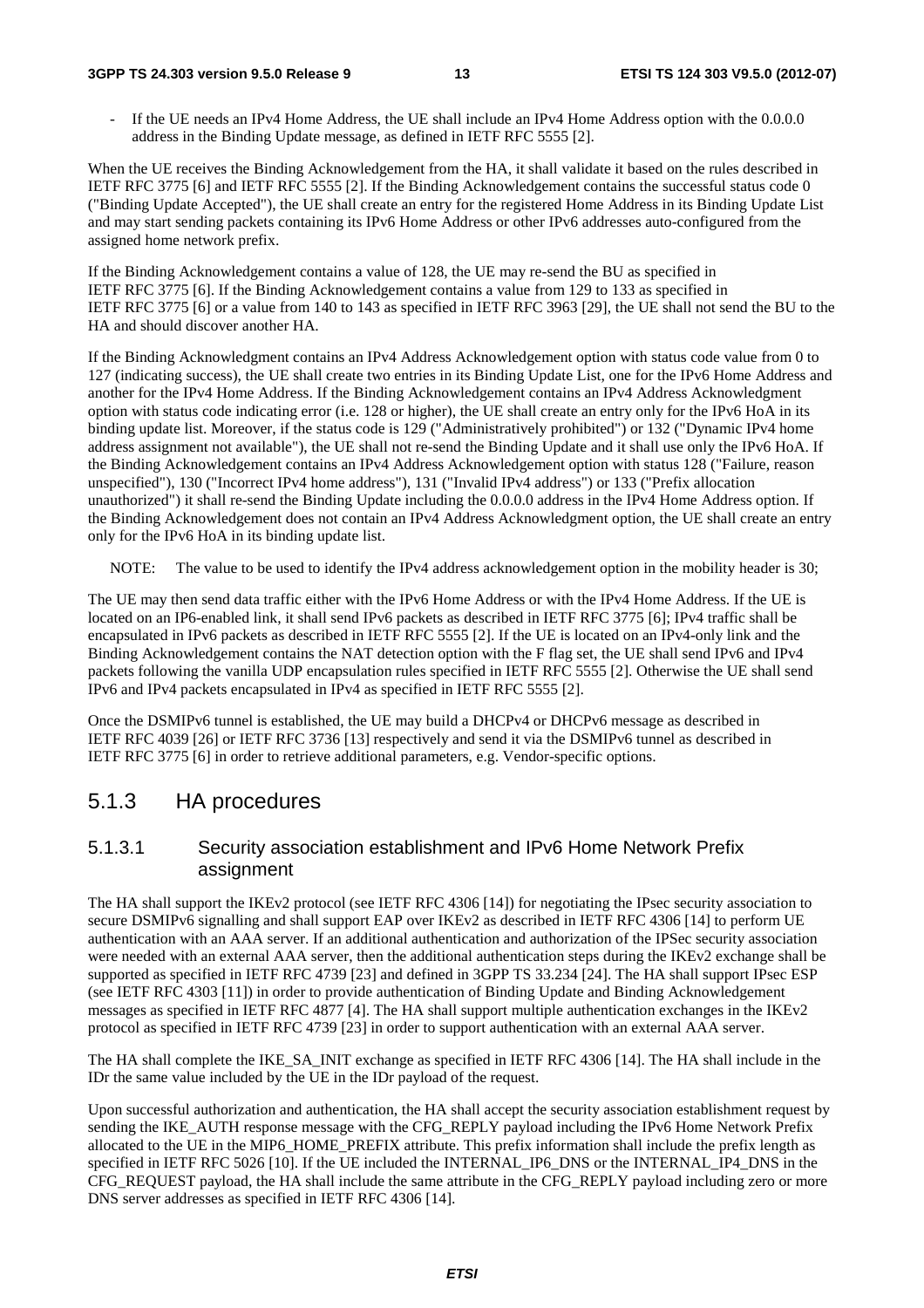If the UE included a PDN Identifier notify payload within the IKE\_AUTH request message, the HA may apply the following procedure :

- 1) Process the PDN Identifier notify payload according to IETF RFC 4306 [14]; and
- 2) Use the IPv6 prefix contained in the payload to identify the PDN connection for which the security association is being set up and
	- if the HA is able to identify the PDN connection for which the security association is being set up, the HA shall insert the proper IPv6 Home Network Prefix in the MIP6\_HOME\_PREFIX attribute in the CFG\_REPLY payload; or
	- if the HA is not able to identify the PDN connection for which the security association is being set up, the HA shall ignore the content of the received PDN Identifier notify payload and allocate an IPv6 Home Network Prefix as described below.

When allocating an IPv6 Home Network Prefix, the HA shall apply one of the following procedures:

- If the IKEv2 message is received over an existing PDN connection, the assigned IPv6 network prefix of the PDN connection shall be sent to the UE as IPv6 Home Network Prefix in the MIP6\_HOME\_PREFIX attribute; or,
- If the IKEv2 message is not received over an existing PDN connection, and the UE has an existing PDN connection which has no IPSec security association established, the assigned IPv6 network prefix of the PDN connection shall be sent to the UE as IPv6 Home Network Prefix in the MIP6\_HOME\_PREFIX attribute; or,
- If the IKEv2 message is not received over an existing PDN connection, and the UE does not have an existing PDN connection which has no IPSec security association established, a new IPv6 network prefix shall be allocated and sent to the UE as IPv6 Home Network Prefix in the MIP6\_HOME\_PREFIX attribute.

If the 3GPP AAA server triggers the HA to perform a HA reallocation procedure as specified in 3GPP TS 33.402 [18], the HA learns the IP address of the target HA as specified in 3GPP TS 29.273 [20]. The HA shall provide to the UE the target HA IP address in the REDIRECT payload during IKE\_AUTH exchange as specified in 3GPP TS 33.402 [18]. The encoding of the REDIRECT payload in the IKE\_AUTH response message is specified in IETF RFC 5685 [30]. The HA shall not assign an IPv6 prefix to the UE in the IKE\_AUTH exchange. The HA shall remove the states of the IKEv2 security association with the UE after receiving an IKEv2 Informational message with a DELETE payload from the UE.

#### 5.1.3.2 Initial binding registration and IPv4 Home Address assignment

When the HA receives a Binding Update message from the UE, it shall validate it as described in IETF RFC 3775 [6] and in IETF RFC 5555 [2]. If the Alternate Care-of Address option is present, the HA shall verify the correctness of the Alternate Care-of Address option. If the Care-of Address specified in the Alternate Care-of Address option and in the Source Address field of the IPv6 header of the Binding Update packet are different, the HA shall reject the request by returning a Binding Acknowledgement with status code 128. If the HA accepts the Binding Update message, it shall create a new entry in its binding cache for UE, marking it as a home registration. The lifetime of this binding cache entry is set based on operator's policies. The HA shall not perform a Duplicate Address Detection on the IPv6 Home Address of the UE because of the uniqueness of the IPv6 prefix assigned by the HA to the UE. Then the HA shall send a Binding Acknowledgement with R bit set to "1" as specified in IETF RFC 3775 [6] and IETF RFC 3963 [29]. The HA may include the Binding Refresh Advice mobility option following rules defined in IETF RFC 3775 [6] to indicate the remaining time until the UE should send a new home binding update.

If the Binding Update contains an IPv4 Home Address option with the 0.0.0.0 IPv4 address, the HA shall assign an IPv4 Home Address to the UE, including an IPv4 Address Acknowledgement option in the Binding Acknowledgement message, as specified in IETF RFC 5555 [2]. If no IPv4 addresses are available at the HA, the HA shall send a Binding Acknowledgement with status code 132 in the IPv4 address acknowledgement option.

If in the received Binding Update the IPv4 Care-of Address in the IPv4 Care-of Address option is not the same as the IPv4 address in the Source Address in the outer IPv4 header then a NAT was in the path. This information shall be included in the Binding Acknowledgement within a NAT Detection option with the F flag set and the Binding Acknowledgement shall be encapsulated based on the vanilla UDP encapsulation specified in IETF RFC 5555 [2].

If a NAT was not detected, the HA shall send the Binding Acknowledgement without any UDP encapsulation; the message shall be encapsulated in an IPv4 header if the Care-of Address is IPv4 or in an IPv6 header if the Care-of Address is IPv6 as specified in IETF RFC 5555 [2].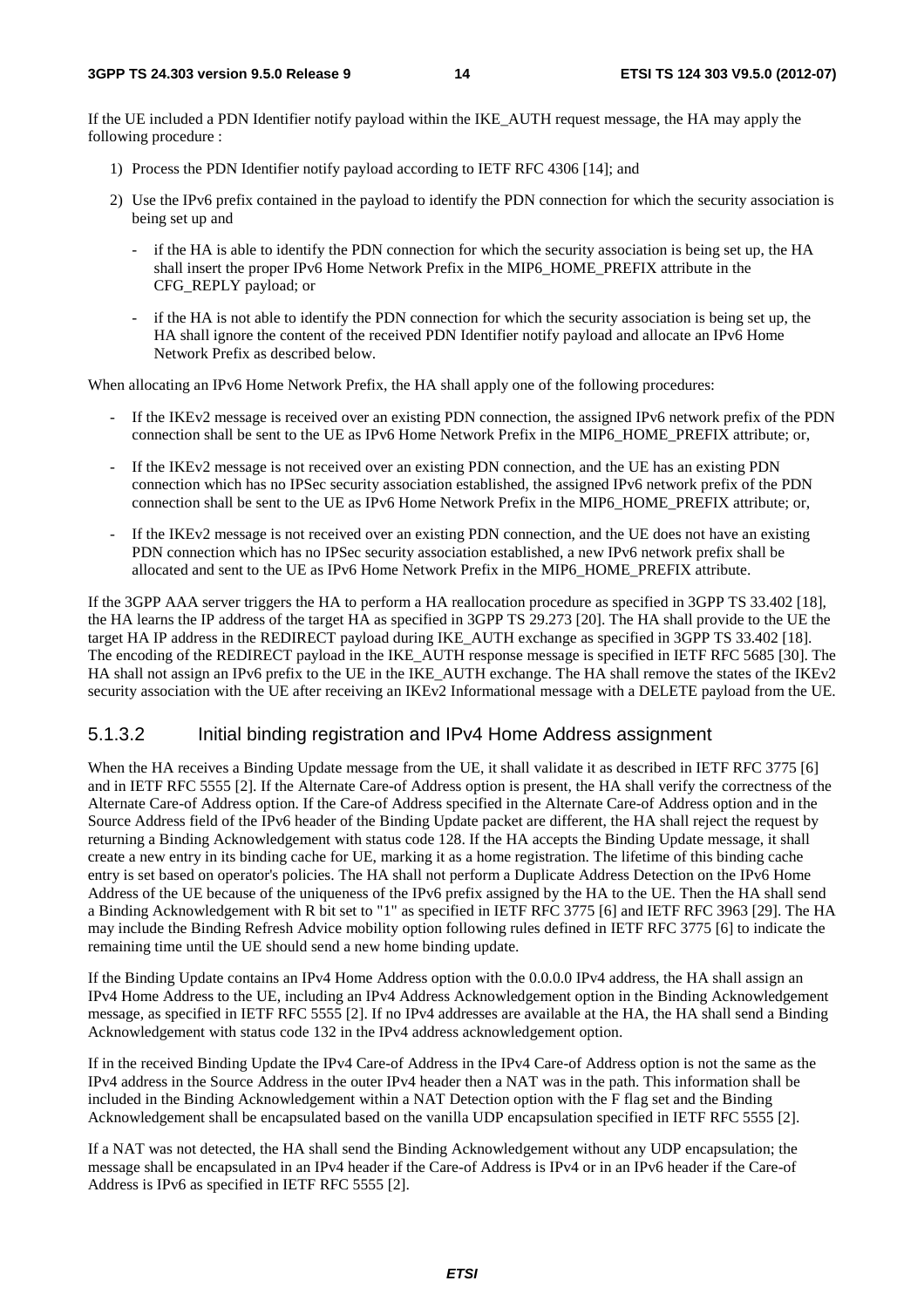If the binding update is accepted for both IPv4 and IPv6 home addresses, the HA creates two bindings, one for each home address as specified in IETF RFC 5555 [2]. The HA shall link the IPv4 home address binding to the IPv6 home address binding.

NOTE: How the linkage between the two bindings (e.g. separate or single binding cache entry) is performed is implementation specific.

When the binding cache entry is created for the UE, the HA shall tunnel all packets destined to the IPv6 Home Address, the home network prefix and all packets destined to the IPv4 Home Address (if present) to the UE's Care-of Address. If a NAT was detected, packets shall be encapsulated in UDP and IPv4 based on vanilla UDP encapsulation specified in IETF RFC 5555 [2]. If the Care-of Address is an IPv6 address, IPv4 and IPv6 packets shall be encapsulated in an IPv6 header as specified in IETF RFC 3775 [6] and in IETF RFC 5555 [2]; otherwise, if the Care-of Address is an IPv4 address, IPv4 and IPv6 packets shall be encapsulated in an IPv4 header as specified in IETF RFC 3775 [6] and in IETF RFC 5555 [2].

#### 5.1.3.3 Binding Error message

When the HA receives a Binding Update and detects an unrecognized Mobility Header, the HA shall send a Binding Error message with status value 2 "Unrecognized MH Type value" as specified in IETF draft-ietf-mext-rfc3775bis[27]. The HA shall include the Home address that was contained in the Home Address destination option.

If NAT was not detected, the HA shall send the Binding Error without any UDP encapsulation; the message shall be encapsulated in an IPv4 header if the Care-of Address is IPv4 or in an IPv6 header if the Care-of Address is IPv6 in the same manner as the Binding Acknowledgement encapsulation specified in IETF RFC 5555 [2].

If NAT was detected, the HA shall send the Binding Error encapsulated in UDP and IPv4 based on vanilla UDP encapsulation specified in IETF RFC 5555 [2].

### 5.2 Dual-Stack Mobile IPv6 handover

#### 5.2.1 General

The DSMIPv6 handover procedure is performed by the UE to update its Care-of Address at the HA after a movement between two different accesses which implies a change of the local IP address (e.g. a movement from a 3GPP to a non-3GPP access). When this procedure takes place, the UE has already a valid registration at the HA, which implies that the HA has an entry in its binding cache for that UE and a security association to secure DSMIPv6 signalling is in place between the UE and the HA.

The procedure involves performing the Home Link Detection, setup a security association with the HA if there is no security association existing, and the exchange of a Binding Update and a Binding Acknowledgement between the UE and the HA. For the handover procedure, at the previous access the UE shall already perform discovery of the HA address, and may set up a security association with it, as these steps are part of the initial attach procedure described in subclause 5.1.2.

There are different handover scenarios:

- handover from home link to a foreign link;
- handover from a foreign link to another foreign link; and
- handover from a foreign link to a home link.

### 5.2.2 UE procedures

#### 5.2.2.1 General

Following a change of access, the UE configures an IP address on the target access system. The details of IP address configuration can be access specific. The handling of the received Binding Acknowledgement is the same as specified in subclause 5.1.2.4.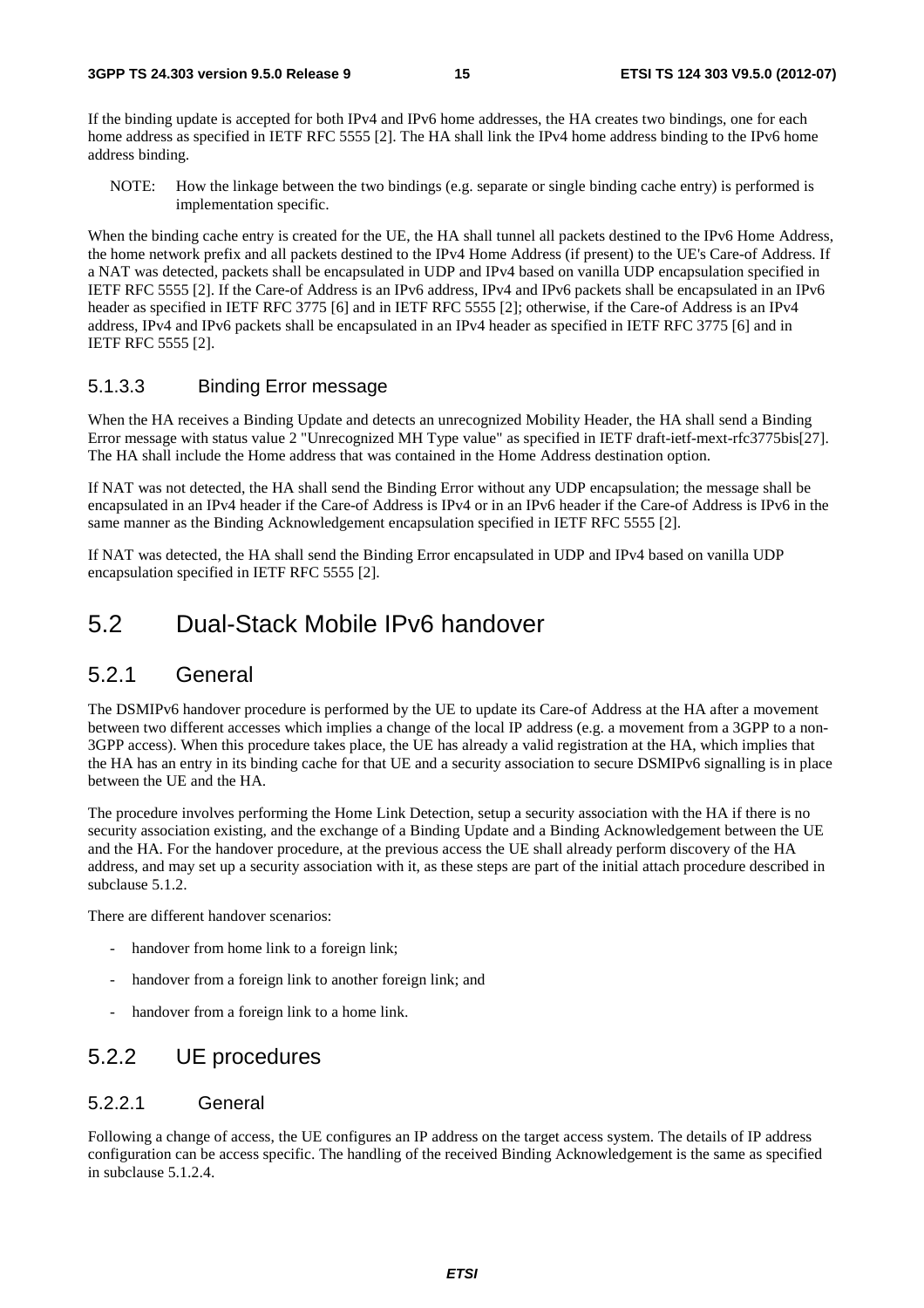#### 5.2.2.2 Handover from home link to a foreign link

If the access network supports IPv6, as soon as the UE has received via a Router Advertisement at least an IPv6 prefix which is not present in its Prefix List, the UE shall perform the Home Link detection as specified in subclause 5.1.2.3.

If the UE detects that it is moving from home link to foreign link, and if there is no security association existing with the HA, the UE shall perform the Security association establishment and Home Address assignment procedure with the HA as specified in subclause 5.1.2.2.

Then the UE shall perform the initial binding registration and IPv4 Home Address assignment as specified in subclause 5.1.2.4. In order to maintain IP address preservation for the IPv4 address used in the home link, the UE shall include the IPv4 address used on the home link in an IPv4 Home Address option in the same Binding Update message.

If the UE does not have an IPv4 Home Address but wants to configure one, the UE shall include the IPv4 Home Address option with the 0.0.0.0 address as specified in subclause 5.1.2.4.

If the access network supports only IPv4, as soon as the UE has configured an IPv4 Care-of Address, the UE shall send a Binding Update tunnelled in UDP as specified in IETF RFC 5555 [2]. The UE shall set the F flag to "0". The UE shall set the R flag to "1".

Independent of an IPv6 or IPv4 access network the UE shall set the Key Management Capability (K) bit in the Binding Update message.

If the UE receives, as response to an outstanding binding registration, a binding acknowledgment having a status code equal to 135 ("Sequence number out of window") and a sequence number different from the one used in the outstanding binding registration, the UE shall accept the binding acknowledgment and process it as specified in IETF RFC 3775 [6].

#### 5.2.2.3 Handover from a foreign link to another foreign link

If the access network supports IPv6, as soon as the UE has received via a Router Advertisement at least an IPv6 prefix which is not present in its Prefix List, the UE shall perform the Home Link detection as specified in subclause 5.1.2.3.

If the UE detects it is not attached to the home link, the UE shall send a Binding Update to the HA including the newly configured IP address as the Care-of Address in the Source IP address of the packet and optionally in the Alternate Care-of Address Option [6]. The UE build the Binding Update message as specified in IETF RFC 3775 [6].

If the UE has been assigned also an IPv4 Home Address and wants to update also the binding for it, the UE shall include the IPv4 Home Address option including the assigned IPv4 Home Address in the same Binding Update message.

If the UE has been assigned also an IPv4 Home Address and wants to release it, the UE shall not include any IPv4 Home Address option in the same Binding Update.

If the UE does not have an IPv4 Home Address but wants to configure one, the UE shall include the IPv4 Home Address option with the 0.0.0.0 address as specified in subclause 5.1.2.4.

If the access network supports only IPv4, as soon as the UE has configured an IPv4 Care-of Address which is different from the previous Care-of Address, the UE shall send a Binding Update tunnelled in UDP as specified in IETF RFC 5555 [2]. The UE shall set the F flag to "0". The UE shall set the R flag to "1".

Independent of an IPv6 or IPv4 access network the UE shall set the Key Management Capability (K) bit in the Binding Update message.

#### 5.2.2.4 Handover from a foreign link to a home link

If the access network supports IPv6, as soon as the UE has received via a Router Advertisement message at least an IPv6 prefix which is not present in its Prefix List, the UE shall perform the Home Link detection as specified in subclause 5.1.2.3 to detect if the UE is attaching to the home link. If the UE detects it is attached to the home link and there is a valid DSMIPv6 Binding Update list entry at the UE, the UE shall send a Binding Update with the Lifetime field set to "0" in order to remove the binding at the HA, as specified in IETF RFC 3775 [6]. If an IPv4 home address was assigned to the UE, as an optimization the UE may not include the IPv4 home address option as the binding for the IPv4 home address will be removed by the HA. Independent of an IPv6 or IPv4 access network the UE shall set the Key Management Capability (K) bit in the de-registration Binding Update message. The UE may preserve the IKEv2 session in order to avoid re-establishing the session when the next handover occurs. If there is not a safe assumption that the UE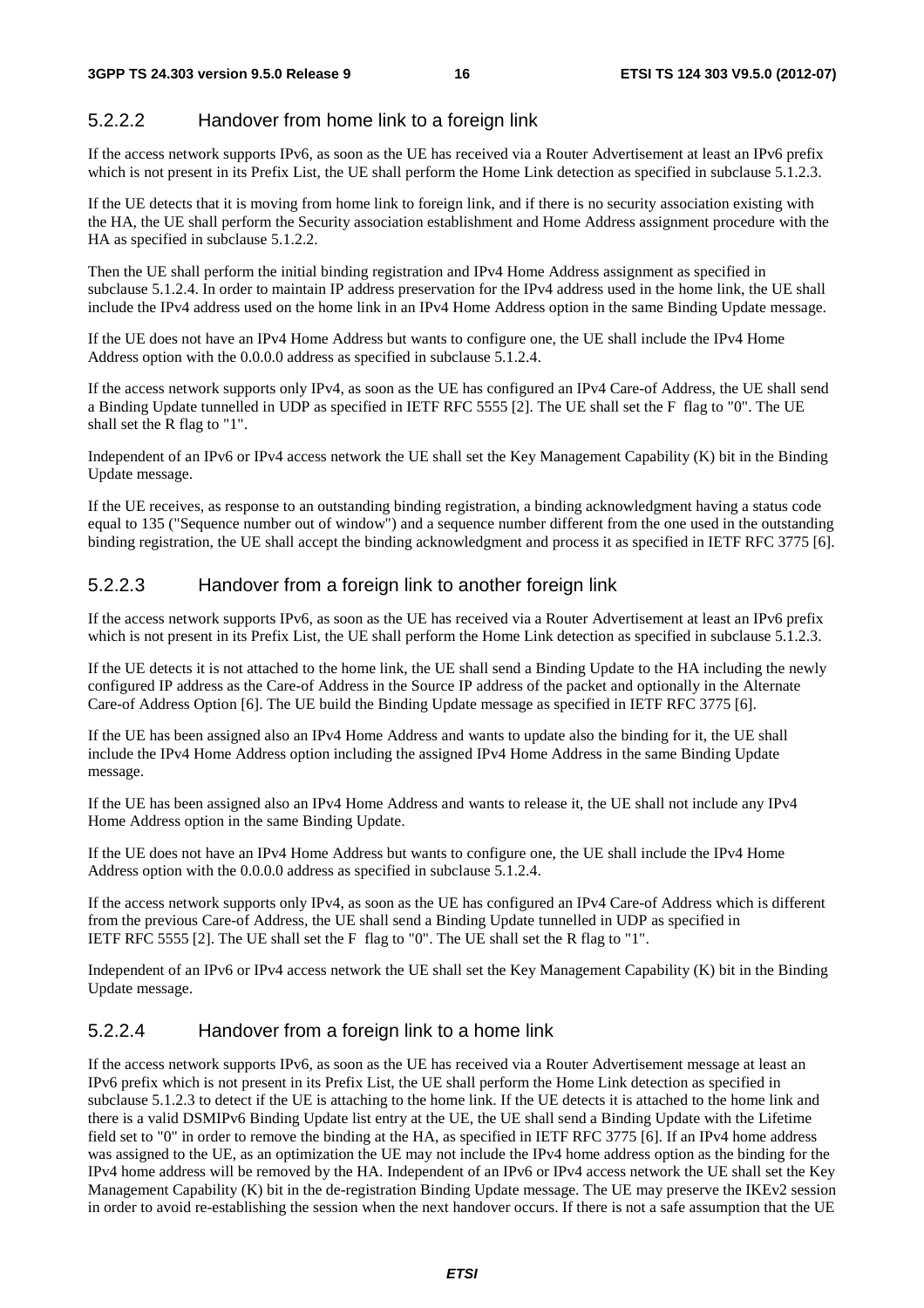will remain in the home link (e.g. switching off the non-3GPP radio interface in case of a dual radio terminal), the UE should preserve the IKEv2 session.

If the UE receives a Binding Revocation Indication message from the HA while there is an outstanding unacknowledged Binding Update with Lifetime field set to "0" message, the UE need not send a Binding Revocation Acknowledgement as specified in subclause 5.4.2.1.

#### 5.2.3 HA procedures

#### 5.2.3.1 Handover from home link to a foreign link

In case of UE handover from home link to foreign link, the HA shall support the initial registrstion procedure as specified in subclause 5.1.3.

The error codes used in the Binding Acknowledgement are the same as specified in subclause 5.1.3.2.

#### 5.2.3.2 Handover from a foreign link to another foreign link

When the HA receives a Binding Update from the UE, the HA shall validate it as described in IETF RFC 3775 [6] and in IETF RFC 5555 [2]. If the validation is successful, the HA shall update the binding cache entry related to the Home Address included in the Binding Update.

If the Binding Update is an IPv6 packet, with the Alternate Care-of Address option present, the HA shall verify the correctness of the Alternate Care-of Address option. If the Care-of Address specified in the Alternate Care-of Address option and in the Source Address field of the IPv6 header of the Binding Update packet are different, the HA shall reject the request by returning a Binding Acknowledgement with status code 128. If the option is valid, the HA shall update the binding cache entry with the Care-of Address in the Source Address of the IPv6 header.

If the Binding Update outer header is an IPv4 header and the IPv4 Care-of Address in the IPv4 Care-of Address option is the same as the IPv4 address in the Source Address in the outer IPv4 header, the HA shall update the binding cache entry with the Care-of Address in the IPv4 Care-of Address option and shall send a Binding Acknowledgment encapsulated in IPv4 as specified in IETF RFC 5555 [2].

If in the received Binding Update the IPv4 Care-of Address in the IPv4 Care-of Address option is not the same as the IPv4 address in the Source Address in the outer IPv4 header then a NAT was in the path. This information shall be included in the Binding Acknowledgement within a NAT Detection option with the F bit set. The Binding Acknowledgment shall be encapsulated in UDP and the binding cache updated as specified in IETF RFC 5555 [2].

If the Binding Update contains an IPv4 Home Address option with an IPv4 Home Address previously assigned, the HA shall update also the binding cache entry related to the IPv4 Home Address to the UE. If the Binding Update contains no IPv4 Home Address option, the HA shall remove the binding cache entry related to the IPv4 Home Address of the UE if present.

If the Binding Update contains an IPv4 Home Address option with the 0.0.0.0 IPv4 address, the HA shall assign an IPv4 Home Address to the UE, including an IPv4 Address Acknowledgement option in the Binding Acknowledgement message.

The error codes used in the Binding Acknowledgement are the same as specified in subclause 5.1.3.2.

If the Key Management Mobility Capability (K) bit is set in the Binding Update and the HA supports the feature, the HA updates its IKEv2 security associations to include the UE"s Care-of Address as the peer address and the Binding Acknowledgement is returned with the K bit set.

The HA shall set the R bit to "1" in the Binding Acknowledgement.

#### 5.2.3.3 Handover from a foreign link to a home link

When a UE hands over from a foreign link to its home link, a network based mobility protocol (PMIPv6 or GTP) in the home link creates a binding cache entry for the UE. The DSMIPv6 binding cache entry that was created by the UE on the foreign link shall not be overwritten. The downlink UE packets shall be processed by the HA based on the DSMIPv6 binding cache entry before the DSMIPv6 binding cache entry is removed.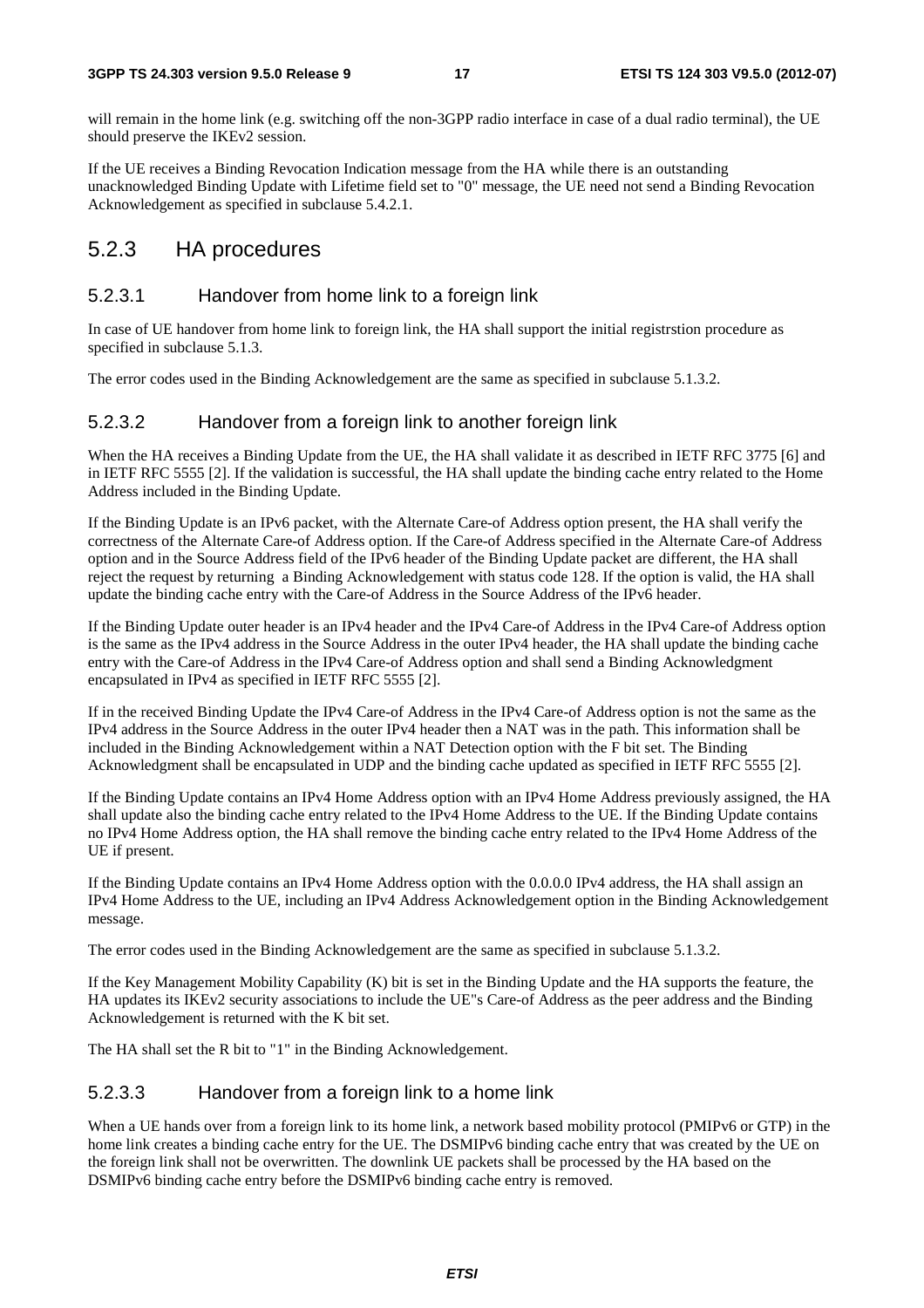The DSMIPv6 binding cache entry shall be removed when a Binding Update with lifetime field set to "0" is received by the HA from the UE. The HA shall process the message as per IETF RFC 5555 [2] and IETF RFC 3775 [6], removing the associated binding cache entry and sending the Binding Acknowledge message with the Status field set to "0" (Binding Update accepted). If an IPv4 home address was assigned to the UE, the HA shall also remove the binding for the IPv4 home address tied to the IPv6 home address included in the Binding Update.

If the HA decides to remove the DSMIPv6 binding cache entry of the UE, prior to receiving a binding update with lifetime set to "0" from the UE , the HA shall send a Binding Revocation Indication message as specified in subclause 5.4.3.1.

NOTE: As described above, if the HA receives a Binding Update with Lifetime field set to "0", the HA removes the associated binding cache entry, but additionally the HA can store some data of the binding cache entry for a certain time in order to allow the HA to identify a delayed Binding Update registration message arriving at the HA after the Binding Update de-registration.

### 5.3 Dual Stack Mobile IPv6 Re-Registration

#### 5.3.1 General

The DSMIPv6 Re-Registration procedure can occur at any time when the UE is already registered at the HA. The procedure is initiated by the UE when it wishes to extend the lifetime of an existing registration, e.g. in case the lifetime is expiring. The procedure can also be initiated by the UE when it wishes to request an IPv4 home address or to release the IPv4 binding while maintaining the IPv6 binding. The procedure may also be initiated by the UE as a mechanism to refresh the NAT bindings in order to be reachable from the HA.

NOTE: The usage of BU messages for keepalive purposes can have impacts to the battery life of the UE. The UE can be configured to rate limiting or avoid NAT keepalive as specified in IETF RFC 5555 [2].

#### 5.3.2 UE procedures

As specified in IETF RFC 3775 [6], if the UE wants to extend the validity of an existing binding at the HA, the UE shall send a new Binding Update to the HA before the expiration of the lifetime indicated in the received Binding Acknowledgement, even if it is not changing its primary Care-of Address. This Binding Update is usually referred as periodic Binding Update.

The UE shall follow the rules described in IETF RC 3775 [6], IETF RFC 5555 [2] and in subclause 5.1.2.4 to send a periodic Binding Update and handle the associated Binding Acknowledgement. As the UE has not performed any handover, the UE shall confirm the already registered Care of Address and shall indicate the desired lifetime value. In a periodic Binding Update the UE may request an IPv4 Home Address.

If a NAT was detected and the UE is not exchanging data traffic, the UE may send a re-registration Binding Update in order to refresh the NAT binding. The Binding Update shall be sent with the interval contained in the Refresh Time field of the NAT detection option received when the NAT was detected. If the Refresh Time field was set to all 1s, the UE shall use the Binding Acknowledge lifetime as reference interval to send NAT keepalives Binding Updates.

The UE may also send a re-registration Binding Update with the purpose of requesting an IPv4 Home Address.

The UE may also send a re-registration Binding Update for the purpose of releasing the IPv4 Home Address previoulsy assigned. For this purpose, the UE shall follow the rules described in IETF RFC 5555 [2] sending a re-registration Binding Update containing no IPv4 Home Address option.

#### 5.3.3 HA procedures

When the HA receives a periodic Binding Update message from the UE, it shall validate it as described in IETF RFC 3775 [6], IETF RFC 5555 [2] and in subclause 5.1.3.2.

In processing a periodic Binding Update the HA shall follow the rules described in subclause 5.1.3.2. In addition if the Binding Update does not include the IPv4 home address option the HA shall remove any associated IPv4 binding cache entry and continue to maintain the IPv6 binding.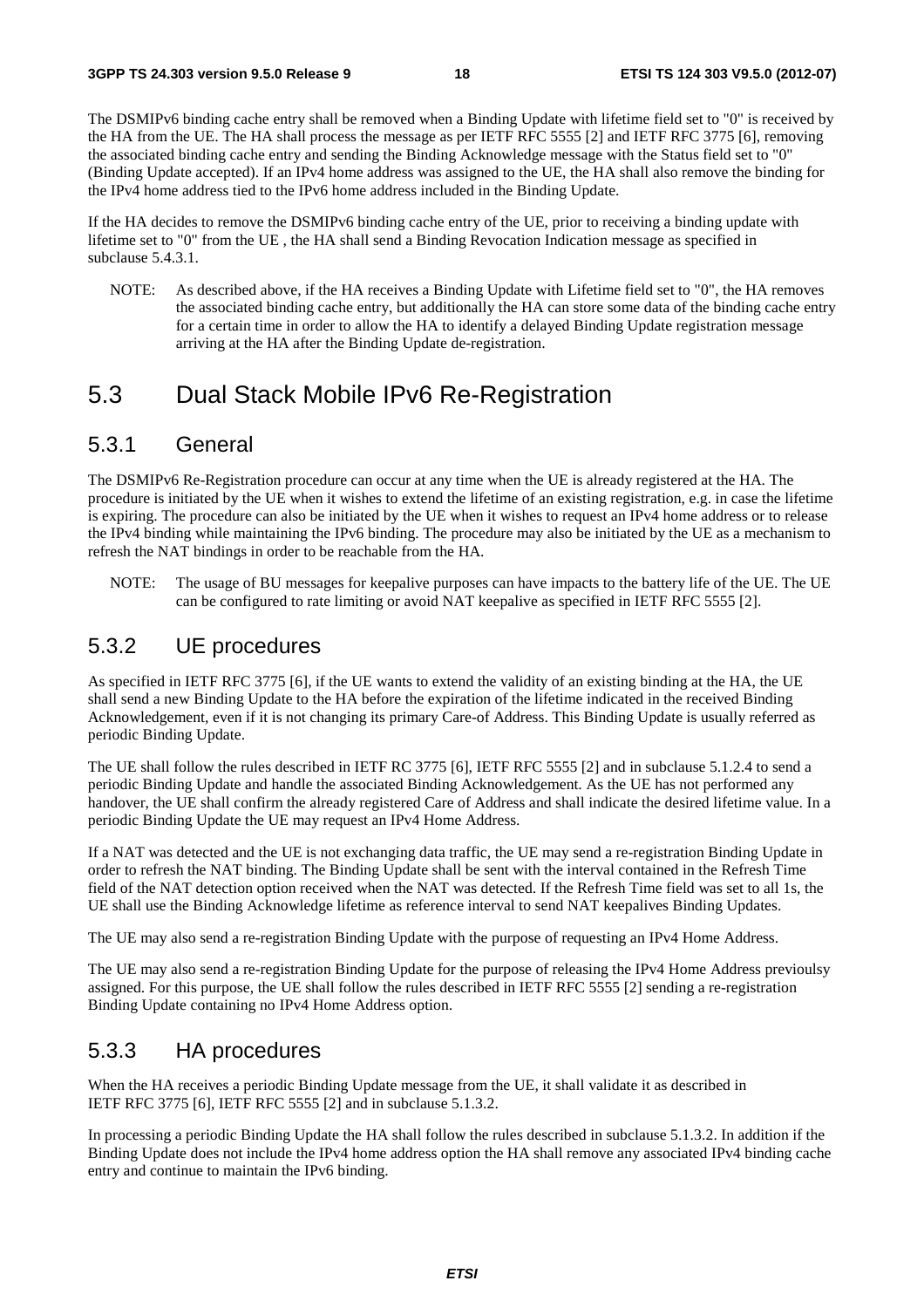If the HA accepts the Binding Update message, it shall update the lifetime and sequence number of the existing entry in its binding cache for the Home Address. The Care-of Address is not updated as the periodic Binding Update is not used to update the Care-of Address.

### 5.4 Dual-Stack Mobile IPv6 detach

#### 5.4.1 General

The DSMIPv6 detach is performed by the UE to close the DSMIPv6 session and the respective IKEv2 session or by the network to inform the UE that it does not have access to a specific PDN through DSMIPv6 any longer. After the DSMIPv6 detach procedure, the UE still has IP connectivity provided by the access network.

There are two explicit detach procedures:

- UE-initiated detach procedure: in this case the UE performs a DSMIPv6 de-registration with the HA and closes the IKEv2 session.
- HA-initiated detach procedure: in this case the HA informs the UE that the DSMIPv6 binding is no more valid. The UE shall then perform the network-initiated detach procedure.

### 5.4.2 UE procedures

#### 5.4.2.1 Network-initiated detach

Upon receiving a Binding Revocation Indication (BRI) message according to draft-ietf-mext-binding-revocation [19] from the HA, the UE first shall perform the required validity checks on the BRI according to draft-ietf-mext-bindingrevocation [19].

The UE shall send a Binding Revocation Acknowledgement (BRA) as specified in draft-ietf-mext-bindingrevocation [19]. In this message the UE shall set the status field to "Success" to reflect that it has received the BRI message. The BRA message may be tunnelled in UDP or IPv4 as specified in subclause 5.1.2.4 for Binding Update messages.

The UE then shall remove the entry identified in the BRI as deregistered from its binding update list and shall use the procedures defined in IETF RFC 4306 [14] to remove the IPsec security associations associated with the DSMIPv6 registration as described in subclause 5.4.2.2.

#### 5.4.2.2 UE-initiated detach

To detach from a specific PDN to which it is connected through a DSMIPv6 session, the UE shall send a Binding Update with the Lifetime field set to 0 as specified in IETF RFC 3775 [6].

The UE shall use the procedures defined in the IKEv2 protocol in IETF RFC 4306 [14] to remove the IPsec security associations associated with the DSMIPv6 registration. The UE shall close the security associations associated with the DSMIPv6 registration and instruct the HA to do the same by sending the INFORMATIONAL request message including a DELETE payload. The Protocol ID in the DELETE payload shall be set to "1" (IKE) to indicate that all IPsec ESP security associations that were negotiated within the IKEv2 exchange shall be deleted.

#### 5.4.3 HA procedures

#### 5.4.3.1 Network-initiated detach

As soon as it receives a trigger for network-initiated detach procedure (3GPP TS 29.273 [20]) the HA shall send a Binding Revocation Indication (BRI) message according to draft-ietf-mext-binding-revocation [19] to the UE. The message shall contain the Home Address, corresponding to the PDN connection which shall be removed. The HA shall set the P (Proxy Binding) bit to 0 (Not Proxy MIPv6 binding), G bit (Global) to 0 (only the PDN Connection specified by the HoA is removed) and V bit (IPv4 HoA Binding Only) to 0 (Not to terminate the IPv4 Home Address binding only). The revocation trigger value shall be set to 1 (Unspecified). The HA shall include the UE home address in the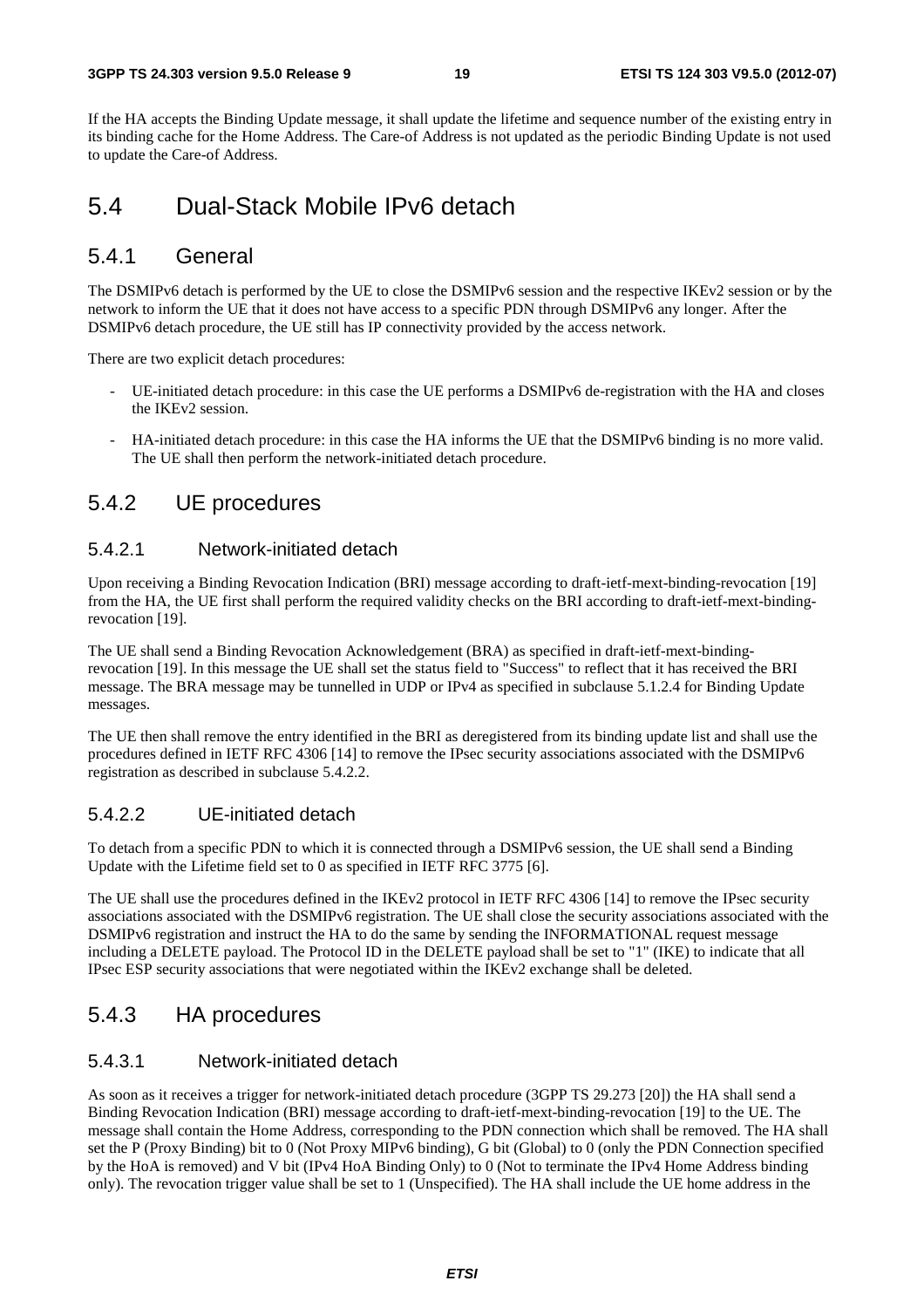#### **3GPP TS 24.303 version 9.5.0 Release 9 20 ETSI TS 124 303 V9.5.0 (2012-07)**

Type 2 routing header as per draft-ietf-mext-binding-revocation [19] and shall not include any mobility option. The BRI message may be tunnelled in UDP or IPv4 as specified in subclause 5.1.3.2 for Binding Acknowledgement messages.

The HA shall follow procedures according to draft-ietf-mext-binding-revocation [19] to await the receipt of a Binding Revocation Acknowledgment (BRA) message from the UE. These procedures are based on the timer MINDelayBRIs defined in draft-ietf-mext-binding-revocation [19]. The HA shall not remove the entry from its binding cache before receiving the BRA.

If the HA receives a Binding Update with Lifetime set to 0 after initiating the network-initiated detach procedure, the HA should treat the BU as acknowledgement to the BRI for the purposes of completing the revocation procedures that are defined in draft-ietf-mext-binding-revocation [19]; in this case, the HA shall remove the respective entry in its binding cache, deleting the timer MINDelayBRIs and respond with a Binding Acknowledgement according to IETF RFC 5555 [2] and IETF RFC 3775 [6].

#### 5.4.3.2 UE-initiated detach

When the HA receives a Binding Update with the Lifetime field set to 0, it shall delete any existing entry for the Home Address included in the Binding Update. Then the HA shall send a Binding Acknowledgement as specified in IETF RFC 5555 [2] and IETF RFC 3775 [6].

On receipt of the INFORMATIONAL request message including a DELETE payload indicating that the UE is deleting the IPsec security associations associated with the DSMIPv6 registration, the HA shall close the IKE security association, and all IPsec ESP security associations that were negotiated within it towards the UE.

5.5 Void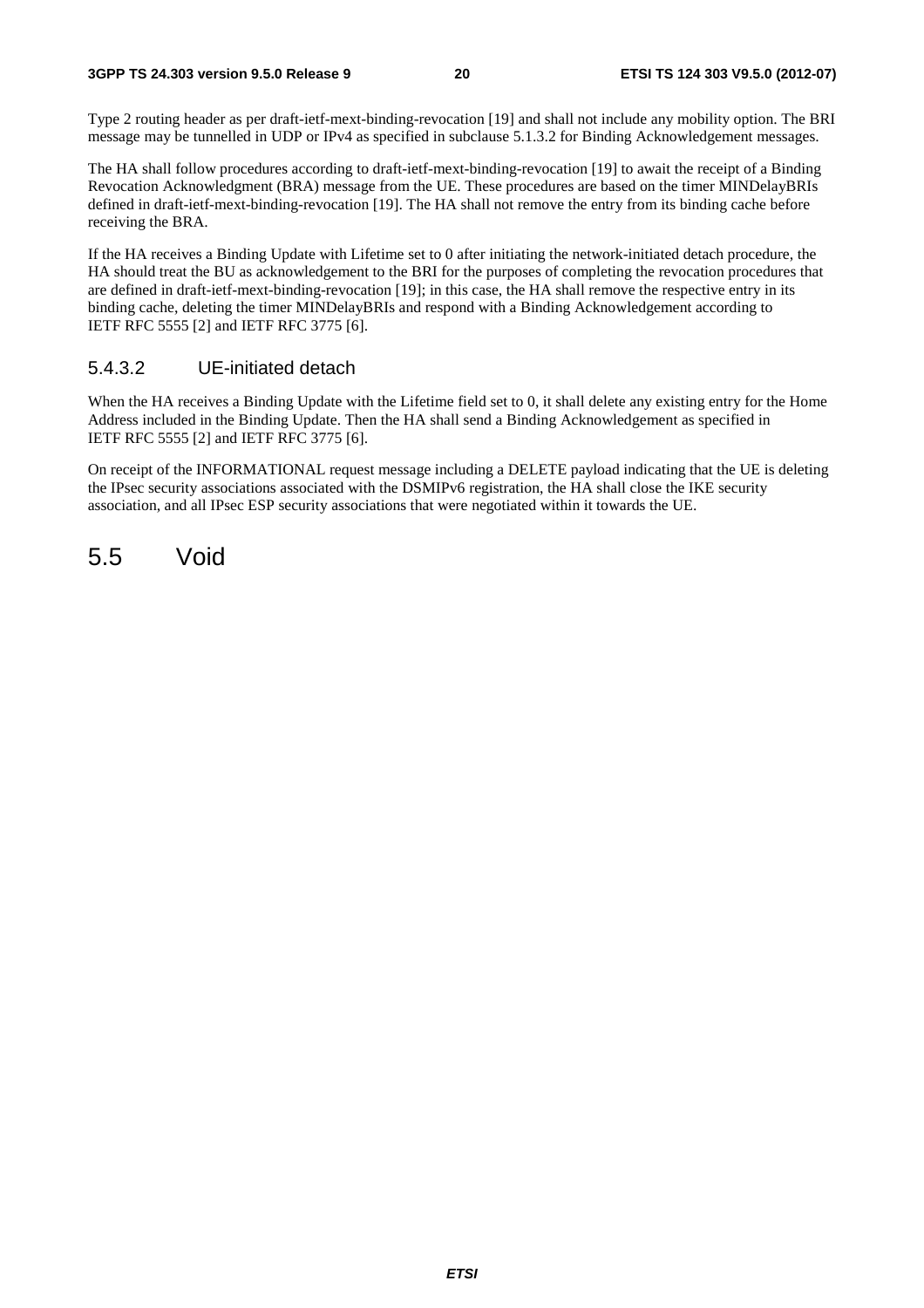### Annex A (normative): Message Details

### A.1 General

Only the message fields and the mobility options used in the DSMIPv6 procedures defined in this TS are present in this annex. Unspecified message fields and mobility options are not used by this specification.

The IP header, the home address destination option, and type 2 routing header option of the DSMIPv6 signalling messages are not included in this annex. They shall be set in the message as defined in the IETF RFC 3775 [6], IETF RFC 5555 [2] and draft-ietf-mext-binding-revocation [19].

### A.2 Initial Binding Registration

### A.2.1 Binding Update

The fields of a BU message for the DSMIPv6 Initial Binding Registration procedure are depicted in Table A.2.1-1.

The Mobility Options in a BU message for the DSMIPv6 Initial Binding Registration procedure are depicted in Table A.2.1-2.

| <b>Fields</b>                               | <b>Fields Description</b>                                                                                                                                                                 | <b>Reference</b>         |
|---------------------------------------------|-------------------------------------------------------------------------------------------------------------------------------------------------------------------------------------------|--------------------------|
| Sequence Number                             | Set to a monotonically increasing value.                                                                                                                                                  | <b>IETF RFC 3775 [6]</b> |
| Lifetime                                    | Set to the requested number of time in units of 4<br>seconds the binding shall remain valid.                                                                                              | <b>IETF RFC 3775 [6]</b> |
| Home Registration (H)                       | Set to "1" to indicate receiving node should act as this<br>node"s HA                                                                                                                     | IETF RFC 3775 [6]        |
| Link-local Address<br>Compatibility (L)     | The Link-Local Address Compatibility (L) bit is set<br>when the home address reported by the mobile node<br>has the same interface identifier as the mobile node's<br>link-local address. | IETF RFC 3775 [6]        |
| Key Management Mobility<br>Capability (K)   | Set to "1" to indicate IKEv2 SA ability to survive<br>mobility                                                                                                                            | <b>IETF RFC 3775 [6]</b> |
| Acknowledge (A)                             | Set to "1" to request an acknowledgement message.                                                                                                                                         | <b>IETF RFC 3775 [6]</b> |
| Force UDP encapsulation<br>request (F) Flag | Set to "0" to indicate no forced UDP encapsulation                                                                                                                                        | <b>IETF RFC 5555 [2]</b> |
| Mobile Router Flag (R)                      | Set to "1" to indicate home network prefix preservation IETF RFC 3963 [29]<br>for the UE.                                                                                                 |                          |

|  | Table A.2.1-1: Fields of a BU message for the DSMIPv6 Initial Binding Registration procedure |  |  |
|--|----------------------------------------------------------------------------------------------|--|--|
|  |                                                                                              |  |  |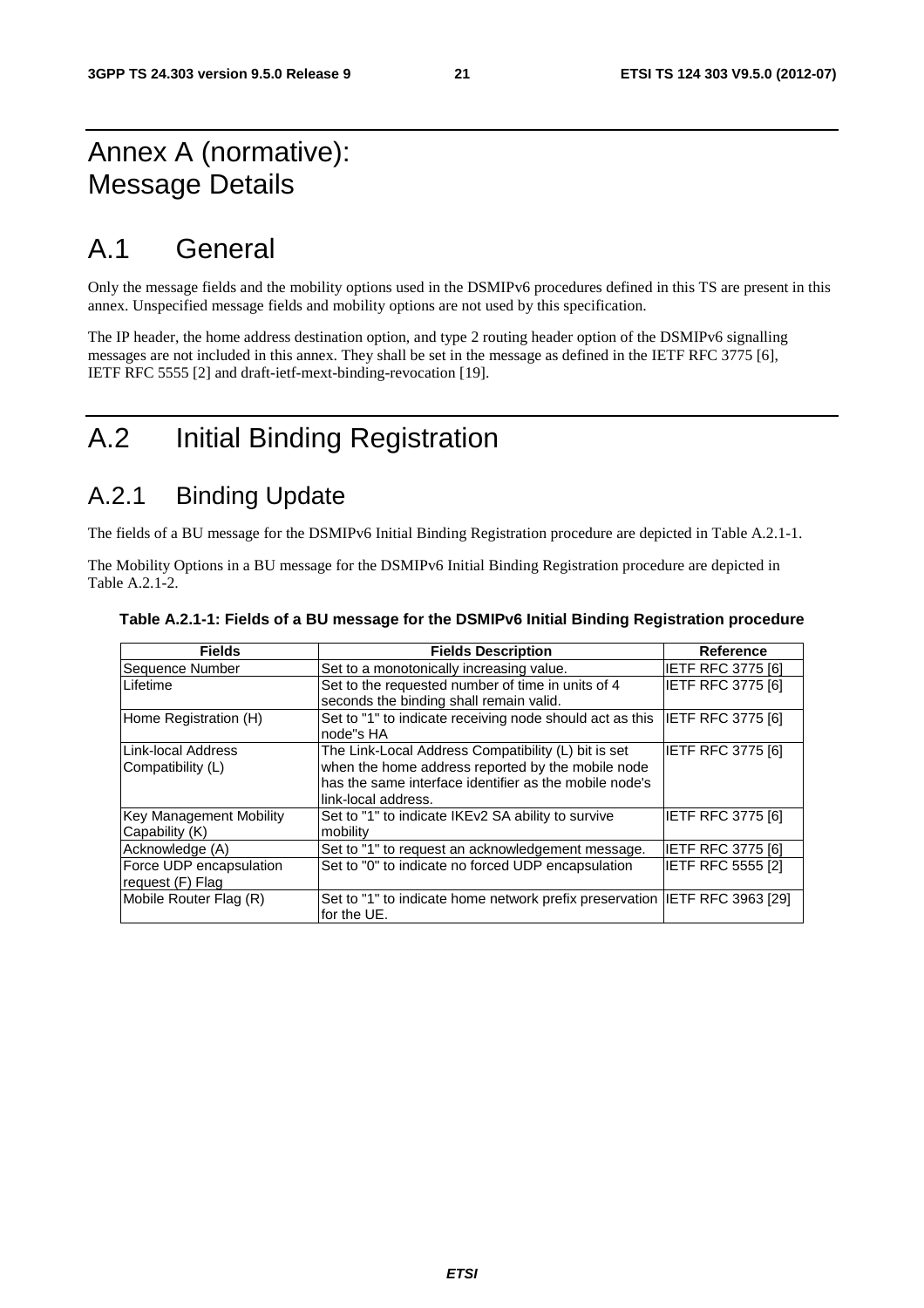| <b>Mobility Option</b><br><b>Mobility Option Description</b><br>Cat. |   | <b>Reference</b>                                                                                                                                                   |                          |
|----------------------------------------------------------------------|---|--------------------------------------------------------------------------------------------------------------------------------------------------------------------|--------------------------|
|                                                                      |   |                                                                                                                                                                    |                          |
| <b>IPv4 Home Address</b><br>option                                   | O | Set to the value "0.0.0.0" to request allocation for the<br>UE. The "P" flag is set to '0'.<br>The Prefix Length is set to the requested prefix length<br>of '32'. | <b>IETF RFC 5555 [2]</b> |
| <b>IPv 4 Care-of Address</b>                                         | C | Set to the IPv4 Care-of address when in an IPv4<br>Access Network.                                                                                                 | <b>IETF RFC 5555 [2]</b> |
| Alternate Care-of<br>Address                                         | С | Used (in addition to the Source address of the IPv6<br>packet) to carry the IPv6 care-of address when in an<br>IPv6 access network.                                | <b>IETF RFC 3775 [6]</b> |

#### **Table A.2.1-2: Mobility Options in a BU message for the DSMIPv6 Initial Binding Registration procedure**

### A.2.2 Binding Acknowledgement

The fields of a BA message for the DSMIPv6 Initial Binding Registration procedure are depicted in Table A.2.2-1.

The Mobility Options in a BA message for the DSMIPv6 Initial Binding Registration procedure are depicted in Table A.2.2-2.

**Table A.2.2-1: Fields of a BA message for the DSMIPv6 Initial Binding Registration procedure** 

| <b>Fields</b>                                    | <b>Fields Description</b>                                                                                                    | Reference                 |
|--------------------------------------------------|------------------------------------------------------------------------------------------------------------------------------|---------------------------|
| <b>Status</b>                                    | Set to indicate the result.                                                                                                  | <b>IETF RFC 3775 [6]</b>  |
| <b>Key Management Mobility</b><br>Capability (K) | Set as per HA ability to support the feature of updating IETF RFC 3775 [6],<br>the IKE SA based on Binding Update processing | <b>IETF RFC 5555 [2]</b>  |
| Mobile Router Flag (R)                           | Set to "1"                                                                                                                   | <b>IETF RFC 3963 [29]</b> |
| Sequence Number                                  | Set to the value received in the corresponding Binding IETF RFC 3775 [6]<br>Update.                                          |                           |
| Lifetime                                         | Set to the granted number of time units of 4 seconds<br>the binding shall remain valid.                                      | <b>IETF RFC 3775 [6]</b>  |

#### **Table A.2.2-2: Mobility Options in a BA message for the DSMIPv6 Initial Binding Registration procedure**

| <b>Mobility Option</b>                          | Cat. | <b>Mobility Option Description</b>                                                                                                                                                                                                 | <b>Reference</b>         |
|-------------------------------------------------|------|------------------------------------------------------------------------------------------------------------------------------------------------------------------------------------------------------------------------------------|--------------------------|
| <b>IPv4 Address</b><br>Acknowledgment<br>option | С    | If IPv4 Home Address option is present in the<br>corresponding BU, IPv4 Home Address is set to the<br>IPv4 Home Address allocated for the UE. The<br>supporting Status field is set accordingly. Pref-len field<br>is set to "32". | IETF RFC 5555 [2]        |
| NAT Detection Option                            | C    | When present the option contains the F Flag which<br>indicates to the UE that UDP encapsulation is required.<br>Option contains an optionally Refresh Time for the UE<br>to refresh the NAT binding.                               | <b>IETF RFC 5555 [2]</b> |
| <b>Binding Refresh</b><br>Advice                | O    | Contains a Refresh Interval in units of 4 seconds<br>indicating the remaining time until the UE should send<br>a new home registration to the HA.                                                                                  | IETF RFC 3775 [6]        |

### A.2.3 Binding Error

The fields of a BE message for the DSMIPv6 Initial Binding Registration procedure are depicted in Table A.2.3-1.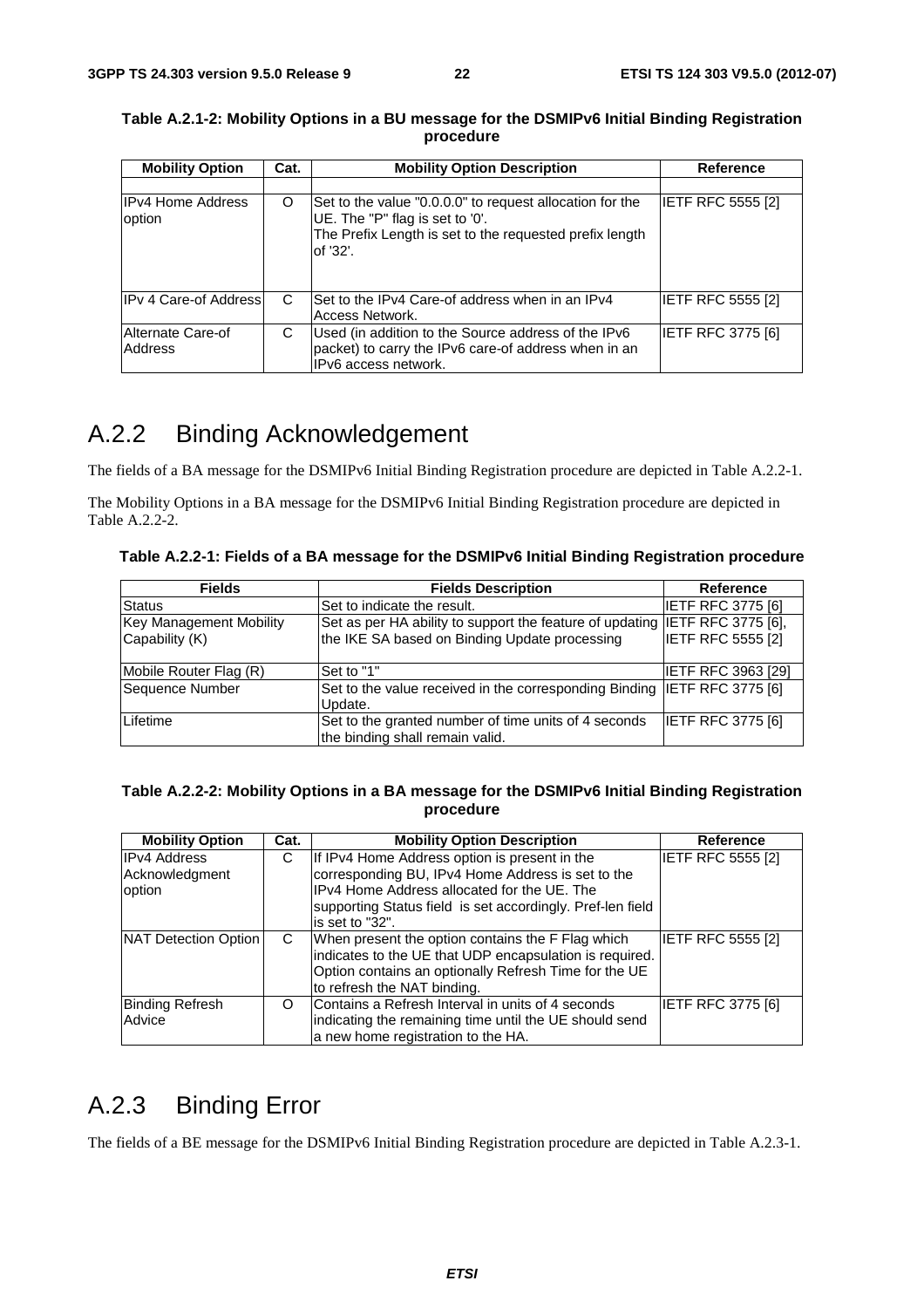**Table A.2.3-1: Fields of a BE message for the DSMIPv6 Initial Binding Registration procedure** 

| <b>Fields</b> | <b>Fields Description</b>                                                     | Reference                |
|---------------|-------------------------------------------------------------------------------|--------------------------|
| Status        | Set to indicate the result.                                                   | <b>IETF RFC 3775 [6]</b> |
| Home Address  | The home address that was contained in the Home<br>Address destination option | <b>IETF RFC 3775 [6]</b> |

### A.3 Re-Registration

### A.3.1 Binding Update

The fields of a BU message for the DSMIPv6 Re-Registration procedure are depicted in Table A.3.1-1.

The Mobility Options in a BU message for the DSMIPv6 Re-Registration procedure are depicted in Table A.3.1-2.

| <b>Fields</b>                                    | <b>Fields Description</b>                                                                                                                                                                 | Reference                |
|--------------------------------------------------|-------------------------------------------------------------------------------------------------------------------------------------------------------------------------------------------|--------------------------|
| Sequence Number                                  | Set to a monotonically increasing value.                                                                                                                                                  | <b>IETF RFC 3775 [6]</b> |
| Lifetime                                         | Set to the requested number of time units the binding<br>shall remain valid.                                                                                                              | <b>IETF RFC 3775 [6]</b> |
| Home Registration (H)                            | Set to "1" to indicate receiving node should act as this IETF RFC 3775 [6]<br>node"s HA                                                                                                   |                          |
| LLink-local Address<br> Compatibility (L)        | The Link-Local Address Compatibility (L) bit is set<br>when the home address reported by the mobile node<br>has the same interface identifier as the mobile node's<br>link-local address. | IETF RFC 3775 [6]        |
| <b>Key Management Mobility</b><br>Capability (K) | Set to "1" to indicate IKEv2 SA ability to survive<br>mobility                                                                                                                            | <b>IETF RFC 3775 [6]</b> |
| Acknowledge (A)                                  | Set to "1" to request an acknowledgement message.                                                                                                                                         | <b>IETF RFC 3775 [6]</b> |
| Force UDP encapsulation<br>request (F) Flag      | Set to "0" to indicate no forced UDP encapsulation                                                                                                                                        | <b>IETF RFC 5555 [2]</b> |
| Mobile Router Flag (R)                           | Set to "1" to indicate home network prefix preservation  IETF RFC 3963 [29]<br>for the UE.                                                                                                |                          |

#### **Table A.3.1-2: Mobility Options in a BU message for the DSMIPv6 Re-Registration procedure**

| <b>Mobility Option</b>        | Cat. | <b>Mobility Option Description</b>                                                                                                                                                                                                                                                                                                                                                                                                                                                                                                                               | Reference         |
|-------------------------------|------|------------------------------------------------------------------------------------------------------------------------------------------------------------------------------------------------------------------------------------------------------------------------------------------------------------------------------------------------------------------------------------------------------------------------------------------------------------------------------------------------------------------------------------------------------------------|-------------------|
| IIPv4 Home Address<br>option  | C    | If the UE has previously registered IPv4 home address IETF RFC 5555 [2]<br>and wants to keep it, it is included in the option. The "P"<br>flag is not set. The Prefix Length is set to the requested<br>prefix length of 32.<br>If the UE has previously registered IPv4 home address<br>and wants to release it, it is not included in the BU.<br>If the UE has no IPv4 Home address it may set the<br>value "0.0.0.0" to request allocation for the UE. In this<br>case the "P" flag is set to "0".<br>The Prefix Length is set to the requested prefix length |                   |
|                               |      | of 32.                                                                                                                                                                                                                                                                                                                                                                                                                                                                                                                                                           |                   |
| <b>IPv 4 Care-of Addressl</b> | C    | Set to the IPv4 Care-of address (same value as was<br>set in the Initial BU) when in an IPv4 Access Network                                                                                                                                                                                                                                                                                                                                                                                                                                                      | IETF RFC 5555 [2] |
| Alternate Care-of<br>Address  | C    | Used (in addition to the Source address of the IPv6<br>packet) to carry the IPv6 care-of address when in an<br>IPv6 access network.                                                                                                                                                                                                                                                                                                                                                                                                                              | IETF RFC 3775 [6] |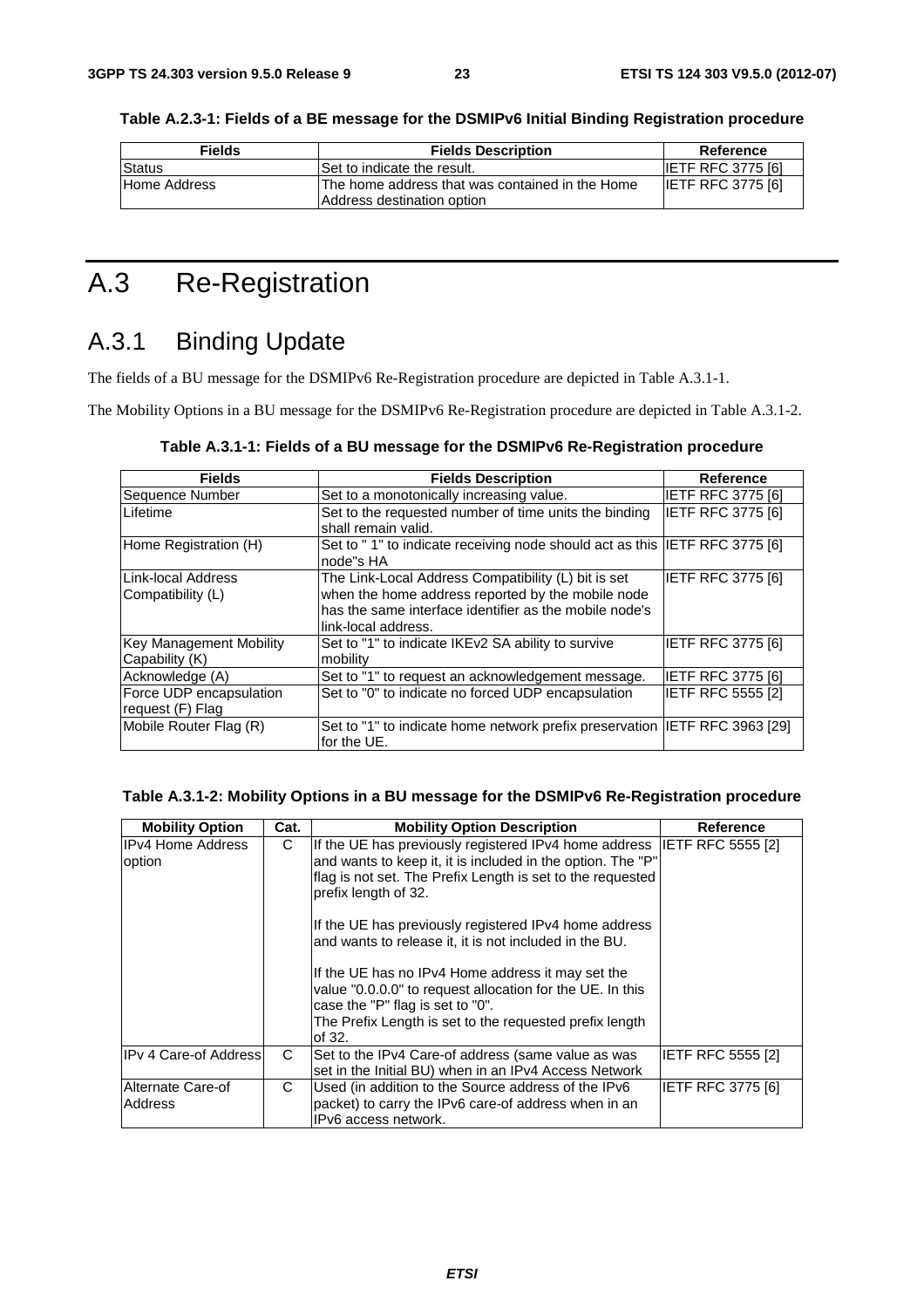### A.3.2 Binding Acknowledgement

The fields of a BA message for the DSMIPv6 Re-Registration procedure are depicted in Table A.3.2-1.

The Mobility Options in a BA message for the DSMIPv6 Re-Registration procedure are depicted in Table A.3.2-2.

**Table A.3.2-1: Fields of a BA message for the DSMIPv6 Re-Registration procedure** 

| <b>Fields</b>                                    | <b>Fields Description</b>                                                                                                                                                            | <b>Reference</b>          |
|--------------------------------------------------|--------------------------------------------------------------------------------------------------------------------------------------------------------------------------------------|---------------------------|
| <b>Status</b>                                    | Set to indicate the result.                                                                                                                                                          | <b>IETF RFC 3775 [6]</b>  |
| <b>Key Management Mobility</b><br>Capability (K) | Set as per HA ability to support the feature of updating IETF RFC 3775 [6],<br>the IKE SA based on Binding Update processing                                                         | <b>IETF RFC 5555 [2]</b>  |
| Mobile Router Flag (R)                           | Set to "1"                                                                                                                                                                           | <b>IETF RFC 3963 [29]</b> |
| Sequence Number                                  | Set to the value received in the corresponding Binding IETF RFC 3775 [6]<br>Update or the last accepted sequence number in the<br>case of Status 135 ("Sequence Number out of window |                           |
| Lifetime                                         | Set to the granted number of time units of 4 seconds<br>the binding shall remain valid.                                                                                              | <b>IETF RFC 3775 [6]</b>  |

#### **Table A.3.2-2: Mobility Options in a BA message for the DSMIPv6 Re-Registration procedure**

| <b>Mobility Option</b> | Cat. | <b>Mobility Option Description</b>                      | <b>Reference</b>         |
|------------------------|------|---------------------------------------------------------|--------------------------|
| <b>IPv4 Address</b>    | С    | If IPv4 Home Address option is present in the           | IETF RFC 5555 [2]        |
| Acknowledgment         |      | corresponding BU, IPv4 Home Address is set to the       |                          |
| option                 |      | IPv4 Home Address previously allocated for the UE or    |                          |
|                        |      | to a dynamically allocated value if the UE had no       |                          |
|                        |      | previous IPv4 home address and requested one at with    |                          |
|                        |      | the BU. The supporting Status field is set accordingly. |                          |
|                        |      | Pref-len field is set to "32".                          |                          |
| NAT Detection Option   | C    | When present the option contains the F Flag which       | <b>IETF RFC 5555 [2]</b> |
|                        |      | indicates to the UE that UDP encapsulation is required. |                          |
|                        |      | Option contains an optionally Refresh Time for the UE   |                          |
|                        |      | to refresh the NAT binding.                             |                          |
| <b>Binding Refresh</b> | O    | Contains a Refresh Interval in units of 4 seconds       | <b>IETF RFC 3775 [6]</b> |
| Advice                 |      | indicating the remaining time until the UE should send  |                          |
|                        |      | a new home registration to the HA.                      |                          |

### A.4 Handover

### A.4.1 Binding Update

The fields of a BU message for the DSMIPv6 Handover procedure are depicted in Table A.4.1-1.

The Mobility Options in a BU message for the DSMIPv6 Handover procedure are depicted in Table A.4.1-2.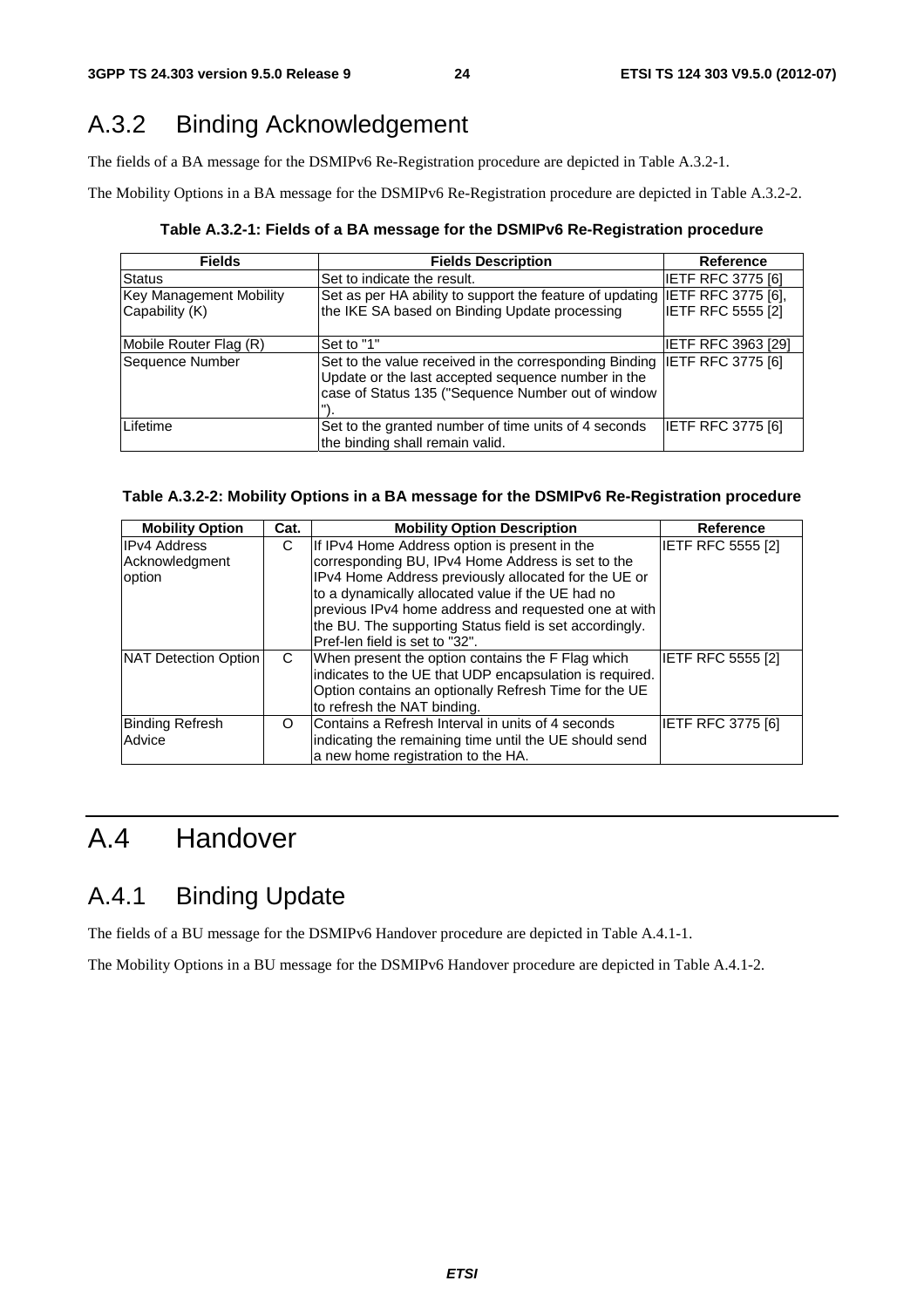| <b>Fields</b>                                    | <b>Fields Description</b>                                                                                                                                                                 | <b>Reference</b>         |
|--------------------------------------------------|-------------------------------------------------------------------------------------------------------------------------------------------------------------------------------------------|--------------------------|
| Sequence Number                                  | Set to a monotonically increasing value.                                                                                                                                                  | <b>IETF RFC 3775 [6]</b> |
| Lifetime                                         | Set to the requested number of time units the binding<br>shall remain valid.                                                                                                              | <b>IETF RFC 3775 [6]</b> |
| Home Registration (H)                            | Set to "1" to indicate receiving node should act as this<br>node"s HA                                                                                                                     | <b>IETF RFC 3775 [6]</b> |
| Link-local Address<br> Compatibility (L)         | The Link-Local Address Compatibility (L) bit is set<br>when the home address reported by the mobile node<br>has the same interface identifier as the mobile node's<br>link-local address. | <b>IETF RFC 3775 [6]</b> |
| <b>Key Management Mobility</b><br>Capability (K) | Set to "1" to indicate IKEv2 SA ability to survive<br>mobility.                                                                                                                           | IETF RFC 3775 [6]        |
| Acknowledge (A)                                  | Set to "1" to request an acknowledgement message.                                                                                                                                         | <b>IETF RFC 3775 [6]</b> |
| Force UDP encapsulation<br>request (F) Flag      | Set to "0" to indicate no forced UDP encapsulation                                                                                                                                        | <b>IETF RFC 5555 [2]</b> |
| Mobile Router Flag (R)                           | Set to "1" to indicate home network prefix preservation  IETF RFC 3963 [29]<br>for the UE.                                                                                                |                          |

**Table A.4.1-1: Fields of a BU message for the DSMIPv6 Handover procedure** 

#### **Table A.4.1-2: Mobility Options in a BU message for the DSMIPv6 Handover procedure**

| <b>Mobility Option</b>              | Cat. | <b>Mobility Option Description</b>                                                                                                                                                                                                                              | <b>Reference</b>         |
|-------------------------------------|------|-----------------------------------------------------------------------------------------------------------------------------------------------------------------------------------------------------------------------------------------------------------------|--------------------------|
| <b>IPv4 Home Address</b><br>option  | C    | For dynamic allocation, set to the value "0.0.0.0" to<br>request allocation for the UE. In this case the "P" flag<br>is set to "0".<br>The Prefix Length is set to the requested prefix length<br>of "32".                                                      | IETF RFC 5555 [2]        |
|                                     |      | If the UE already has an IPv4 Home Address and<br>wants to keep on using it, the IPv4 home address is set<br>to the previously allocated value. The "P" flag is not set.<br>The Prefix Length is set to "32".<br>If the UE already has an IPv4 Home Address and |                          |
|                                     |      | wants to release it, the option is not inserted in the BU,                                                                                                                                                                                                      |                          |
| IPv 4 Care-of Address               | C    | Set to the IPv4 Care-of address when in an IPv4<br>Access Network.                                                                                                                                                                                              | <b>IETF RFC 5555 [2]</b> |
| Alternate Care-of<br><b>Address</b> | C    | Used (in addition to the Source address of the IPv6<br>packet) to carry the IPv6 care-of address when in an<br>IPv6 access network.                                                                                                                             | IETF RFC 3775 [6]        |

### A.4.2 Binding Acknowledgement

The fields of a BA message for the DSMIPv6 Handover procedure are depicted in Table A.4.2-1.

The Mobility Options in a BA message for the DSMIPv6 Handover procedure are depicted in Table A.4.2-2.

|  | Table A.4.2-1: Fields of a BA message for the DSMIPv6 Handover procedure |
|--|--------------------------------------------------------------------------|
|--|--------------------------------------------------------------------------|

| <b>Fields</b>                  | <b>Fields Description</b>                                                                                                                                                 | <b>Reference</b>          |
|--------------------------------|---------------------------------------------------------------------------------------------------------------------------------------------------------------------------|---------------------------|
| Status                         | Set to indicate the result.                                                                                                                                               | <b>IETF RFC 3775 [6]</b>  |
| <b>Key Management Mobility</b> | Set as per HA ability to support the feature of updating IETF RFC 3775 [6],                                                                                               |                           |
| Capability (K)                 | the IKE SA based on Binding Update processing                                                                                                                             | IETF RFC 5555 [2]         |
| Mobile Router Flag (R)         | Set to "1"                                                                                                                                                                | <b>IETF RFC 3963 [29]</b> |
| Sequence Number                | Set to the value received in the corresponding Binding<br>Update or the last accepted sequence number in the<br>case of Status 135 (" Sequence Number out of<br>window"). | <b>IETF RFC 3775 [6]</b>  |
| Lifetime                       | Set to the granted number of time units of 4 seconds<br>the binding shall remain valid.                                                                                   | IETF RFC 3775 [6]         |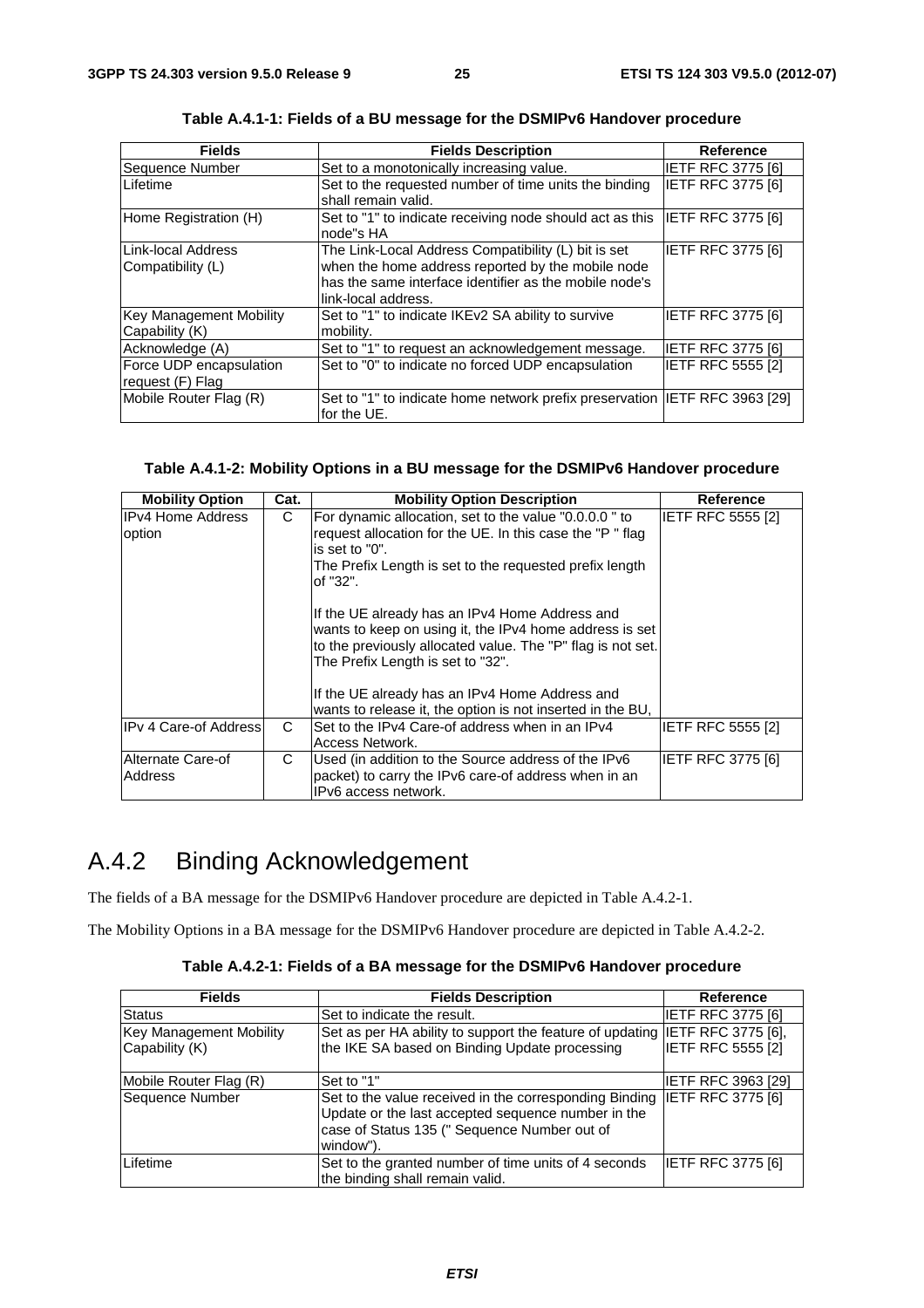| <b>Mobility Option</b>                          | Cat. | <b>Mobility Option Description</b>                                                                                                                                                                                                                                                            | <b>Reference</b>         |
|-------------------------------------------------|------|-----------------------------------------------------------------------------------------------------------------------------------------------------------------------------------------------------------------------------------------------------------------------------------------------|--------------------------|
| <b>IPv4 Address</b><br>Acknowledgment<br>option | C    | If IPv4 Home Address option is present in the<br>corresponding BU, IPv4 Home Address is set to the<br>IPv4 Home Address either newly allocated for the UE<br>or previously assigned prior to the Handover. The<br>supporting Status field is set accordingly. The Pref-len<br>is set to "32". | <b>IETF RFC 5555 [2]</b> |
| NAT Detection Option                            | C    | When present the option contains the F Flag which<br>indicates to the UE that UDP encapsulation is required.<br>Option contains an optionally Refresh Time for the UE<br>to refresh the NAT binding.                                                                                          | <b>IETF RFC 5555 [2]</b> |
| <b>Binding Refresh</b><br>Advice                | O    | Contains a Refresh Interval in units of four seconds<br>indicating the remaining time until the UE should send<br>a new home registration to the HA.                                                                                                                                          | <b>IETF RFC 3775 [6]</b> |

**Table A.4.2-2: Mobility Options in a BA message for the DSMIPv6 Handover procedure** 

### A.5 UE-initiated Detach

### A.5.1 Binding Update

The fields of a BU message for the DSMIPv6 UE-Initiated Detach are depicted in Table A.5.1-1.

The Mobility Options in a BU message for the DSMIPv6 UE-Initiated Detach are depicted in Table A.5.1-2.

| <b>Fields</b>                                    | <b>Fields Description</b>                                                                                                                                                                 | Reference                |
|--------------------------------------------------|-------------------------------------------------------------------------------------------------------------------------------------------------------------------------------------------|--------------------------|
| Sequence Number                                  | Set to a monotonically increasing value.                                                                                                                                                  | IETF RFC 3775 [6]        |
| Lifetime                                         | Set to a value of "0" indicating that the Binding Cache<br>entry for the UE is to be deleted.                                                                                             | IETF RFC 3775 [6]        |
| Home Registration (H)                            | Set to "1" to indicate receiving node should act as this<br>node"s HA                                                                                                                     | <b>IETF RFC 3775 [6]</b> |
| LLink-local Address<br>Compatibility (L)         | The Link-Local Address Compatibility (L) bit is set<br>when the home address reported by the mobile node<br>has the same interface identifier as the mobile node's<br>link-local address. | <b>IETF RFC 3775 [6]</b> |
| <b>Key Management Mobility</b><br>Capability (K) | Set to "1" to indicate IKEv2 SA ability to survive<br>mobility                                                                                                                            | <b>IETF RFC 3775 [6]</b> |
| Acknowledge (A)                                  | Set to "1" to request an acknowledgement message.                                                                                                                                         | <b>IETF RFC 3775 [6]</b> |
| Force UDP encapsulation<br>request (F) Flag      | Set to "0" to indicate no forced UDP encapsulation                                                                                                                                        | <b>IETF RFC 5555 [2]</b> |

**Table A.5.1-1: Fields of a BU message for the DSMIPv6 UE-Initiated Detach procedure** 

| Table A.5.1-2: Mobility Options in a BU message for the DSMIPv6 UE-Initiated Detach procedure |  |  |  |  |  |
|-----------------------------------------------------------------------------------------------|--|--|--|--|--|
|-----------------------------------------------------------------------------------------------|--|--|--|--|--|

| <b>Mobility Option</b>       | Cat. | <b>Mobility Option Description</b>                   | Reference                |
|------------------------------|------|------------------------------------------------------|--------------------------|
| <b>IPv4 Home Address</b>     | O    | Set to the UE"s previously registered value. The "P" | <b>IETF RFC 5555 [2]</b> |
| option                       |      | flag is set to zero. The Prefix Length is set to 32. |                          |
| <b>IPv 4 Care-of Address</b> | C    | Set to the IPv4 Care-of address when in an IPv4      | <b>IETF RFC 5555 [2]</b> |
|                              |      | Access Network.                                      |                          |
| Alternate Care-of            |      | Used (in addition to the Source address of the IPv6  | <b>IETF RFC 3775 [6]</b> |
| Address                      |      | packet) to carry the IPv6 care-of address when in an |                          |
|                              |      | IPv6 access network.                                 |                          |

### A.5.2 Binding Acknowledgement

The fields of a BA message for the DSMIPv6 Initial Binding Registration procedure are depicted in Table A.5.2-1.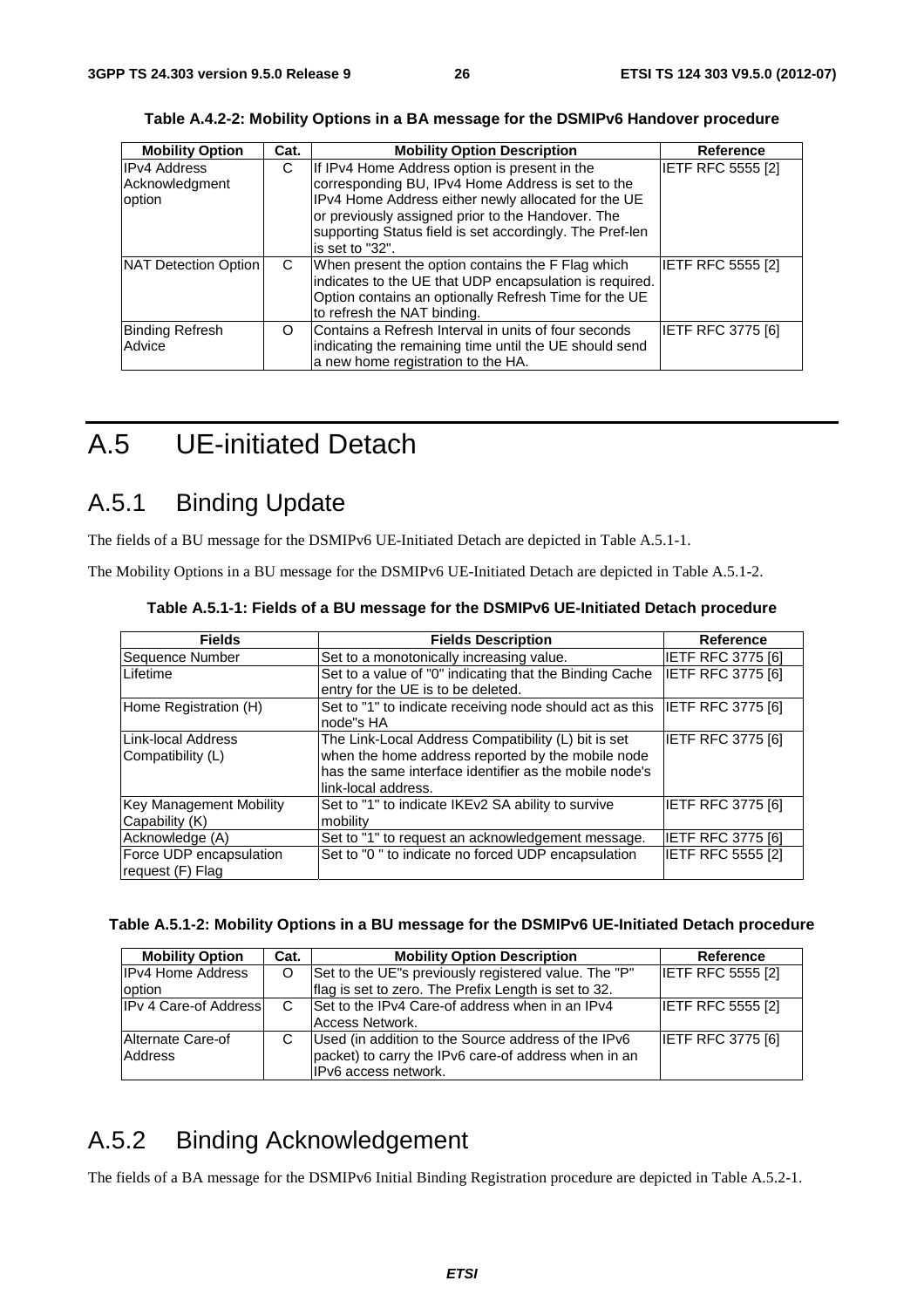The Mobility Options in a BA message for the DSMIPv6 Initial Binding Registration procedure are depicted in Table A.5.2-2.

| <b>Fields</b>                                    | <b>Fields Description</b>                                                                                                                                                                   | <b>Reference</b>         |
|--------------------------------------------------|---------------------------------------------------------------------------------------------------------------------------------------------------------------------------------------------|--------------------------|
| Status                                           | Set to indicate the result.                                                                                                                                                                 | <b>IETF RFC 3775 [6]</b> |
| <b>Key Management Mobility</b><br>Capability (K) | Set as per HA ability to support the feature of updating IETF RFC 3775 [6],<br>the IKE SA based on Binding Update processing                                                                | <b>IETF RFC 5555 [2]</b> |
| Sequence Number                                  | Set to the value received in the corresponding Binding  IETF RFC 3775 [6]<br>Update or the last accepted sequence number in the<br>case of Status 135 ("Sequence Number out of<br>window"). |                          |
| Lifetime                                         | Set to "0".                                                                                                                                                                                 | IETF RFC 3775 [6]        |

**Table A.5.2-1: Fields of a BA message for the DSMIPv6 UE-Initiated Detach procedure** 

#### **Table A.5.2-2: Mobility Options in a BA message for the DSMIPv6 UE-Initiated Detach procedure**

| <b>Mobility Option</b>   | Cat. | <b>Mobility Option Description</b>                                                                                 | Reference                |
|--------------------------|------|--------------------------------------------------------------------------------------------------------------------|--------------------------|
| <b>IPv4Address</b>       |      | If present in the BU the IPv4 Home Address is set to                                                               | <b>IETF RFC 5555 [2]</b> |
| Acknowledgment<br>option |      | the IPv4 Home Address that is now de-registered. The<br>pref-len is set to "32" and the supporting Status field is |                          |
|                          |      | set accordingly.                                                                                                   |                          |

### A.6 Network-initiated detach

### A.6.1 Binding Revocation Indication Message

The fields of a Binding Revocation Indication message for the Network-Initiated Detach are depicted in table A.6.1-1.

|  |  | Table A.6.1-1: Fields of a BRI message for the Network-Initiated Detach procedure |
|--|--|-----------------------------------------------------------------------------------|
|  |  |                                                                                   |

| <b>Fields</b>             | <b>Fields Description</b>                              | <b>Reference</b> |
|---------------------------|--------------------------------------------------------|------------------|
| B.R. Type                 | Set to "1" to indicate B.R.I.                          | draft-ietf-mext- |
|                           |                                                        | binding-         |
|                           |                                                        | revocation [19]  |
| Sequence Number           | Set to a monotonically increasing value and is used to | draft-ietf-mext- |
|                           | match with the returned Binding Revocation             | binding-         |
|                           | Acknowledge                                            | revocation [19]  |
| <b>Revocation Trigger</b> | Set to "1"                                             | draft-ietf-mext- |
|                           |                                                        | binding-         |
|                           |                                                        | revocation [19]  |
| Proxy Binding (P)         | Set to "0"                                             | draft-ietf-mext- |
|                           |                                                        | binding-         |
|                           |                                                        | revocation [19]  |
| Global (G)                | Set to "0"                                             | draft-ietf-mext- |
|                           |                                                        | binding-         |
|                           |                                                        | revocation [19]  |
| IPv4 HoA Binding Only (V) | Set to "0"                                             | draft-ietf-mext- |
|                           |                                                        | binding-         |
|                           |                                                        | revocation [19]  |

### A.6.2 Binding Revocation Acknowledgement

The fields of a BRA message for the Network-Initiated Detach procedure are depicted in Table A.6.2-1.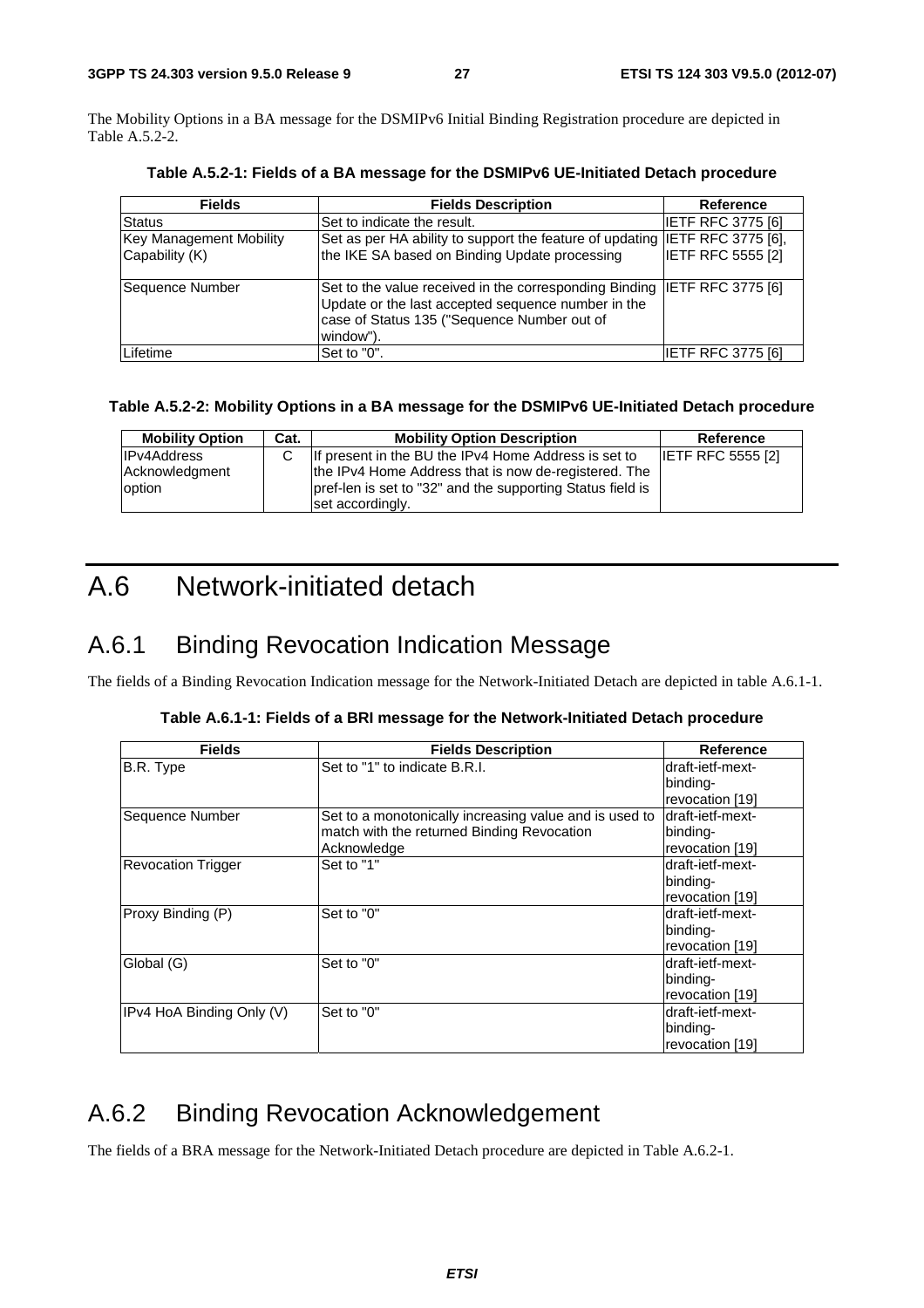| <b>Fields</b>               | <b>Fields Description</b>                                                                                       | <b>Reference</b>                                 |
|-----------------------------|-----------------------------------------------------------------------------------------------------------------|--------------------------------------------------|
| B.R. Type                   | Set to "2" to indicate B.R.A.                                                                                   | Draft-ietf-mext-<br>binding-                     |
|                             |                                                                                                                 | revocation [19]                                  |
| Sequence Number             | Set to the value received in the corresponding BRI.                                                             | draft-ietf-mext-<br>binding-<br>revocation [19]  |
| <b>Status</b>               | Indicates the result of the BRI.                                                                                | ldraft-ietf-mext-<br>binding-<br>revocation [19] |
| Proxy Registration Flag (P) | Set to "0" to indicate that the Binding Revocation<br>Acknowledgment is NOT for a proxy MIPv6 binding<br>entry. | draft-ietf-mext-<br>binding-<br>revocation [19]  |
| Global (G)                  | Set to "0"; the same value as for the BRI.                                                                      | draft-ietf-mext-<br>binding-<br>revocation [19]  |
| IPv4 HoA Binding Only (V)   | Set to "0"                                                                                                      | draft-ietf-mext-<br>binding-<br>revocation [19]  |

**Table A.6.2-1: Fields of a BRA message for the Network-Initiated Detach procedure** 

## A.7 Void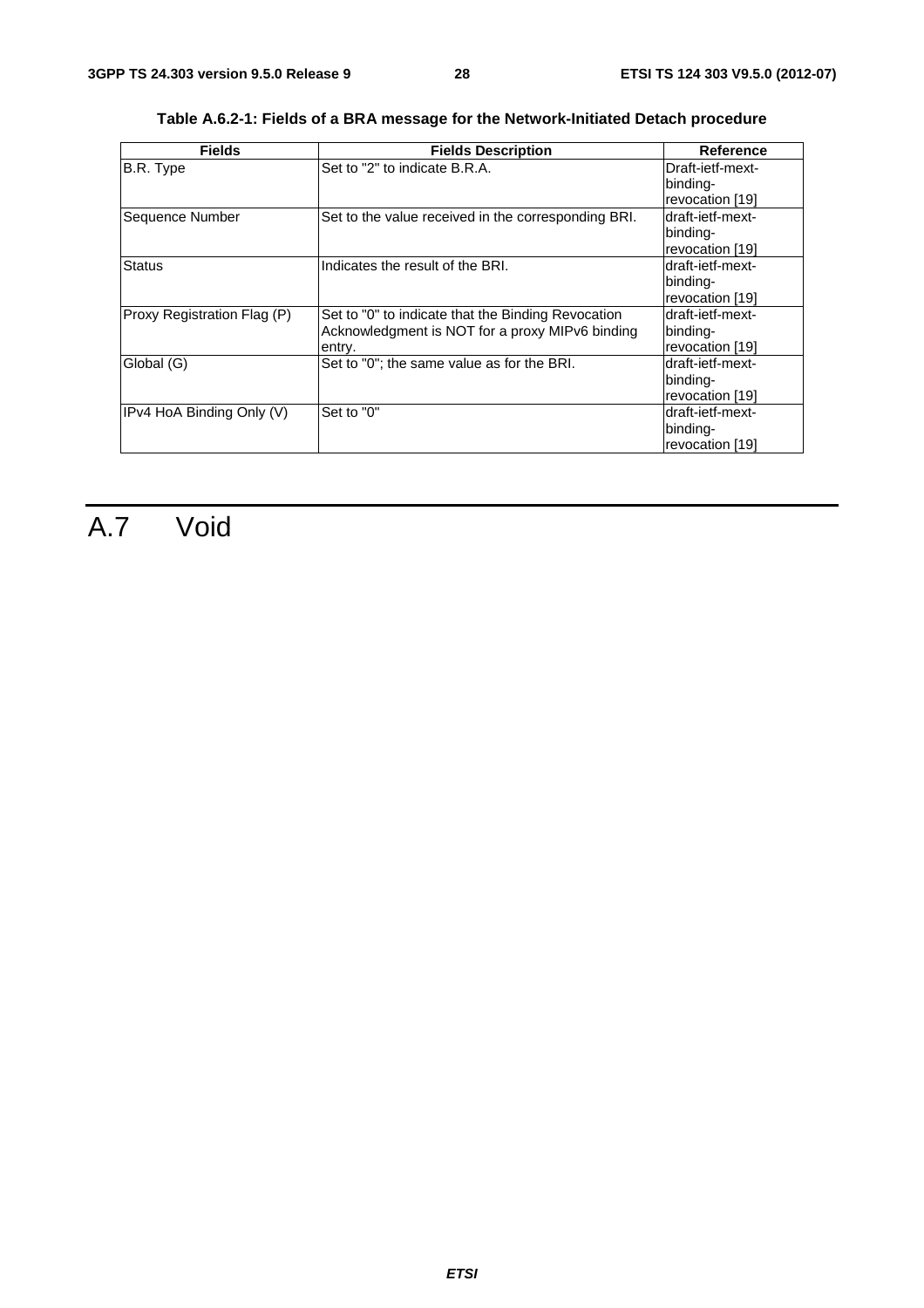### Annex B (normative): Extensions specific to the present document

### B.1 PDN Identifier notify payload

The format of the PDN Identifier notify payload is shown in figure B-1-1.

The PDN Identifier notify payload type is 40960. The length of the PDN Identifier notify payload is 21 octets. The IPv6 Home Network Prefix contains the IPv6 prefix of a PDN connection. The Prefix Length field indicates the length of the prefix contained in IPv6 Home Network Prefix field.

The other fields are defined by IETF RFC 4306 [28].



#### **Figure B.1-1: PDN Identifier notify payload format**

NOTE: As the notify payload notifies information relating an IKE\_SA, SPI Size field is set to 0 and there is no Security Parameter Index field.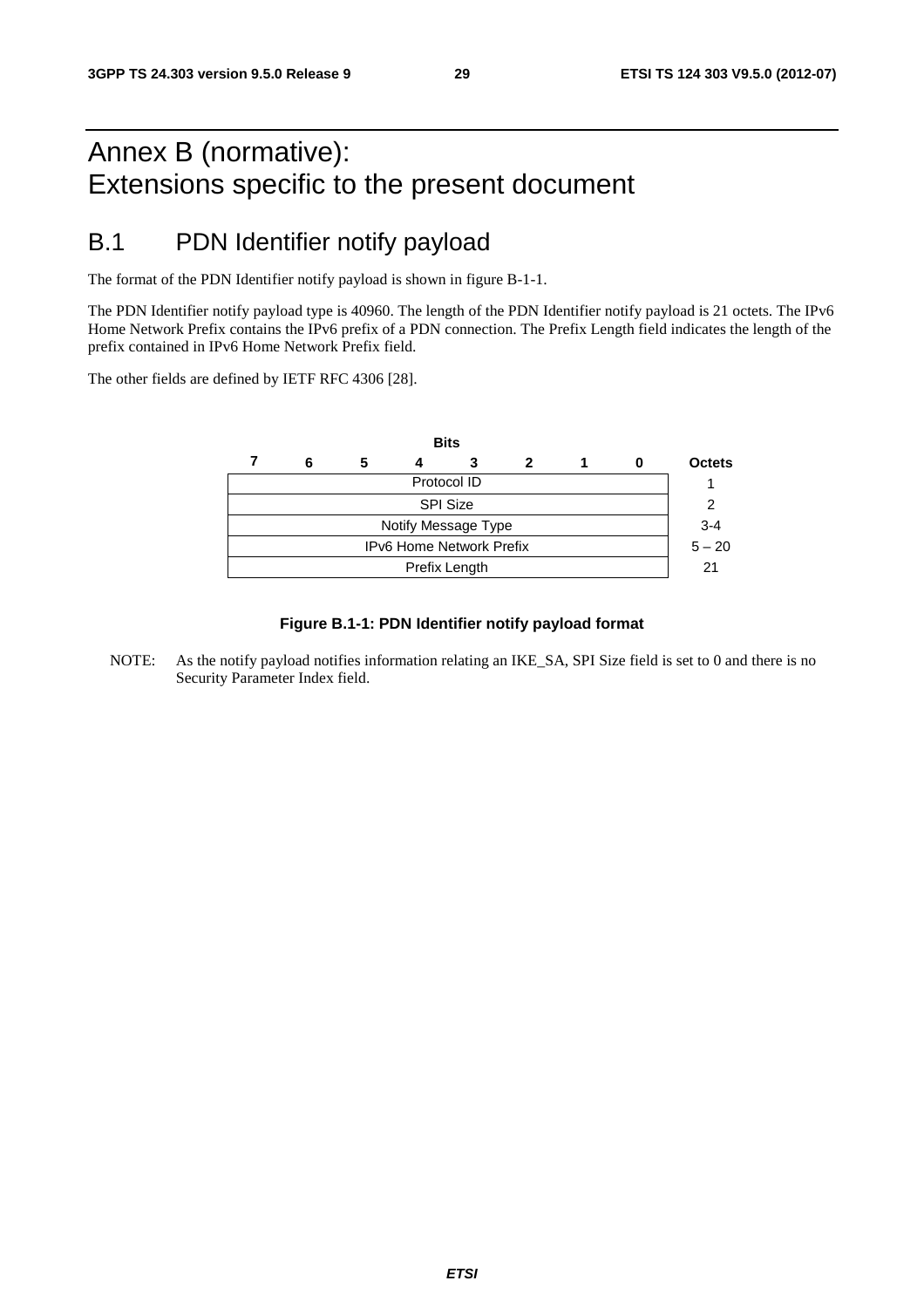### Annex C (informative): Change history

| <b>Date</b> | TSG #            | TSG Doc. CR   |                     | Rev | Subject/Comment                                                                                                                                                                                                         | Old   | <b>New</b> |
|-------------|------------------|---------------|---------------------|-----|-------------------------------------------------------------------------------------------------------------------------------------------------------------------------------------------------------------------------|-------|------------|
| 01-2008     |                  |               |                     |     | Version 0.0.0 Editor's internal draft                                                                                                                                                                                   |       | 0.0.0      |
| 02-2008     | CT1 #51          |               |                     |     | Includes the following contributions agreed in CT1 #51:<br>C1-080436, C1-080437                                                                                                                                         | 0.0.0 | 0.1.0      |
| 02-2008     | CT1 #51bis       |               |                     |     | Includes the following contributions agreed in CT1<br>#51bis:                                                                                                                                                           | 0.1.0 | 0.2.0      |
|             |                  |               |                     |     | C1-080770, C1-080776, C1-080791.                                                                                                                                                                                        |       |            |
| 02-2008     | Email-<br>review |               |                     |     | Editorial/style corrections in the clean version                                                                                                                                                                        | 0.2.0 | 0.2.1      |
| 04-2008     | CT1 #52          |               |                     |     | Includes the following contributions agreed in CT1 #52:<br>C1-080954, C1-080959, C1-080960, C1-081213, C1-<br>081232, C1-081398, C1-081399, C1-081400, C1-<br>081401, C1-081402, C1-081419                              | 0.2.1 | 0.3.0      |
| 04-2008     | Email-<br>review |               |                     |     | Editorial/style corrections in the clean version                                                                                                                                                                        | 0.3.0 | 0.3.1      |
| 05-2008     | CT1 #53          |               |                     |     | Includes the following contributions agreed in CT1 #53:<br>C1-081590, C1-081594, C1-081693, C1-082079, C1-<br>082080, C1-082082, C1-082083, C1-082084, C1-<br>082063                                                    | 0.3.1 | 0.4.0      |
| 05-2008     | Email-<br>review |               |                     |     | Editorial clean-up                                                                                                                                                                                                      | 0.4.0 | 0.4.1      |
| 05-2008     |                  |               |                     |     | Version 1.0.0 to be presented to CT-40 created by MCC                                                                                                                                                                   | 0.4.1 | 1.0.0      |
| 07-2008     | CT1 #54          |               |                     |     | Includes the following contributions agreed in CT1 #54:<br>C1-082122, C1-082364, C1-082368, C1-082693, C1-<br>082694, C1-082698, C1-082699, C1-082700 and C1-<br>082808                                                 | 1.0.0 | 1.1.0      |
| 08-2008     | CT1 #55          |               |                     |     | Includes the following contributions agreed in CT1 #55:<br>C1-082827, C1-082828, C1-082989, C1-083003, C1-<br>083004, C1-083486, C1-083488, C1-083524 and C1-<br>083601                                                 | 1.1.0 | 1.2.0      |
| 10-2008     | CT1 #55bis       |               |                     |     | Includes the following contributions agreed in CT1<br>#55bis: C1-083858, C1-083861, C1-084384, C1-<br>084454, C1-084455, C1-084457, C1-084458, C1-<br>084460, C1-084461, C1-084553, C1-084563, C1-<br>084564, C1-084565 | 1.2.0 | 1.3.0      |
| 11-2008     | CT1 #56          |               |                     |     | Includes the following contributions agreed in CT1 #56:<br>C1-084692, C1-084693, C1-085379, C1-085517                                                                                                                   | 1.3.0 | 1.4.0      |
| 11-2008     | E-mail<br>review |               |                     |     | Editorial clean-up                                                                                                                                                                                                      | 1.4.0 | 1.4.1      |
| 11-2008     | E-mail<br>review |               |                     |     | Editorial clean-up                                                                                                                                                                                                      | 1.4.1 | 1.4.2      |
| 11-2008     | E-mail<br>review |               |                     |     | Editorial clean-up                                                                                                                                                                                                      | 1.4.2 | 1.4.3      |
| 11-2008     |                  |               |                     |     | Version 2.0.0 created for presentation to CT#42 for<br>approval                                                                                                                                                         | 1.4.3 | 2.0.0      |
| 12-2008     |                  |               |                     |     | Version 8.0.0 created after approval in CT#42                                                                                                                                                                           | 2.0.0 | 8.0.0      |
| 03-2009     | CT-43            | CP-<br>090126 | 00011               |     | <b>Binding Update Optimization</b>                                                                                                                                                                                      | 0.0.8 | 8.1.0      |
| 03-2009     | $CT-43$          | CP-<br>090126 | 0003                |     | <b>BRI</b> error correction                                                                                                                                                                                             | 8.0.0 | 8.1.0      |
| 03-2009     | $CT-43$          | CP-<br>090129 | $0005$ 1            |     | Missing HA Initiated Multiple PDN Detach                                                                                                                                                                                | 8.0.0 | 8.1.0      |
| 03-2009     | $CT-43$          | CP-<br>090129 | 0007                |     | IPv4 HoA release                                                                                                                                                                                                        | 8.0.0 | 8.1.0      |
| 03-2009     | CT-43            | CP-<br>090125 | 0008 1              |     | Align with latest version of internet draft                                                                                                                                                                             | 8.0.0 | 8.1.0      |
| 03-2009     | CT-43            |               |                     |     | Editorial cleanup by MCC                                                                                                                                                                                                | 8.0.0 | 8.1.0      |
| 06-2009     | $CT-44$          | CP-<br>090413 | $0004 \overline{3}$ |     | Discovery of the Home Agent address                                                                                                                                                                                     | 8.1.0 | 8.2.0      |
| 06-2009     | $CT-44$          | CP-<br>090413 | $0011$ 1            |     | HA discovery via DHCPv6                                                                                                                                                                                                 | 8.1.0 | 8.2.0      |
| 06-2009     | $CT-44$          | CP-<br>090413 | 0012                |     | Nemo Binding Acknowledgement Status value<br>clarification                                                                                                                                                              | 8.1.0 | 8.2.0      |
| 06-2009     | $CT-44$          | CP-<br>090413 | 0013                |     | Alternate Care-of Address correction                                                                                                                                                                                    | 8.1.0 | 8.2.0      |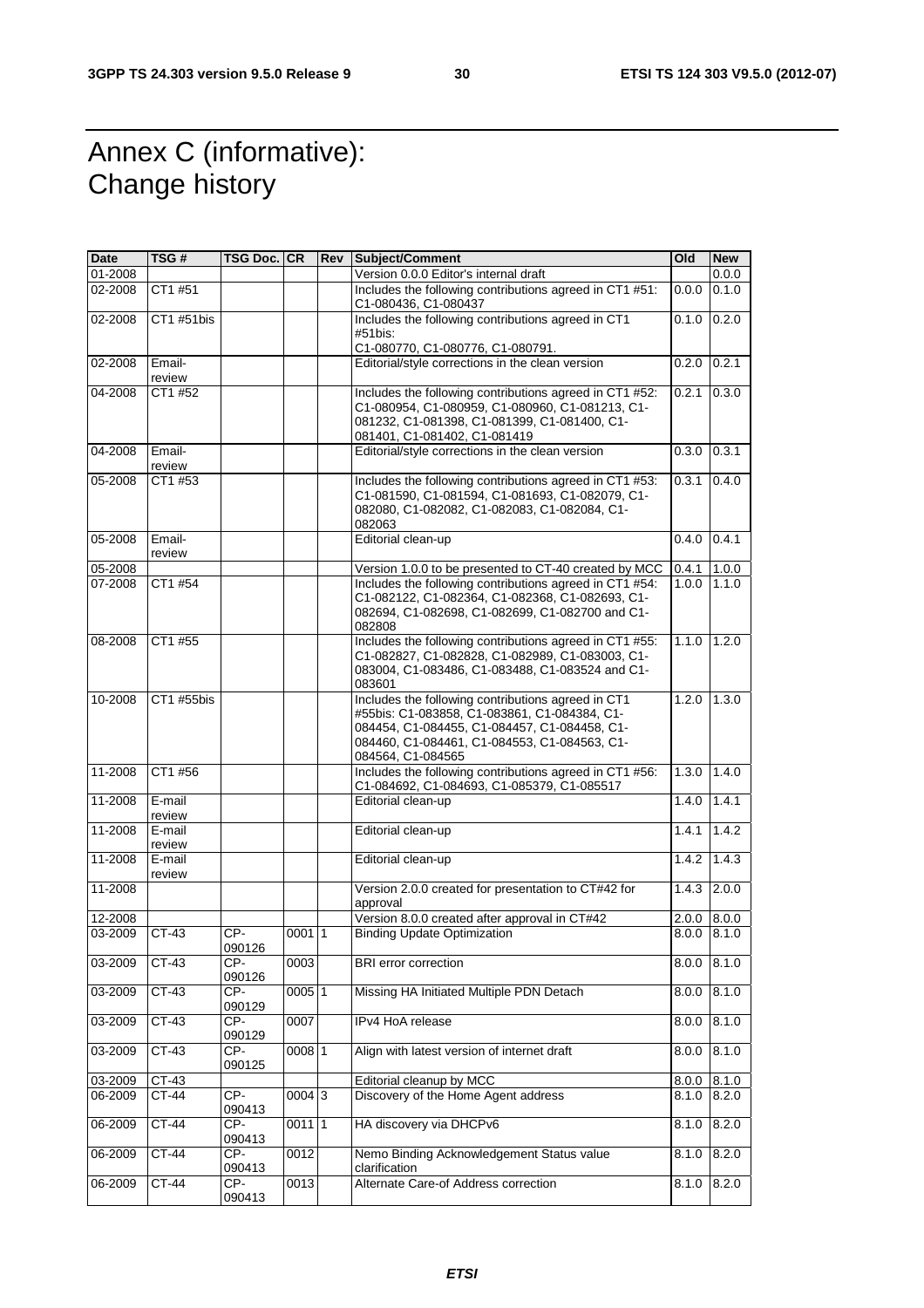| <b>Date</b> | TSG#         | <b>TSG Doc. CR</b> |                     | Rev | Subject/Comment                                                       | Old   | <b>New</b> |
|-------------|--------------|--------------------|---------------------|-----|-----------------------------------------------------------------------|-------|------------|
| 06-2009     | <b>CT-44</b> | CP-<br>090413      | 0014                |     | TLV Header Format flag references                                     | 8.1.0 | 8.2.0      |
| 06-2009     | <b>CT-44</b> | CP-<br>090413      | 0016                |     | Update to the Binding Revocation Indication Message                   | 8.1.0 | 8.2.0      |
| 06-2009     | $CT-44$      | CP-<br>090413      | 0017                |     | Clarification of routing header usage                                 | 8.1.0 | 8.2.0      |
| 06-2009     | $CT-44$      | $CP-$<br>090324    | $0018$ <sub>3</sub> |     | HA reallocation procedure and Home Address request                    | 8.1.0 | 8.2.0      |
| 09-2009     | CT-45        | CP-<br>090655      | 0019                |     | DNS lookup at HA discovery based on DHCPv6                            | 8.2.0 | 8.3.0      |
| 09-2009     | $CT-45$      | $CP-$<br>090655    | $0021$ 1            |     | Clarification of IPv4 Home Address request                            | 8.2.0 | 8.3.0      |
| 09-2009     | $CT-45$      | $CP-$<br>090655    | $0023$ 1            |     | Update of TS after DS-MIPv6 RFC availability                          | 8.2.0 | 8.3.0      |
| 09-2009     | $CT-45$      | $CP-$<br>090655    | $0024$ 1            |     | Remove the static HNP configured in LTE capable UE                    | 8.2.0 | 8.3.0      |
| 09-2009     | $CT-45$      | $CP-$<br>090655    | 0025                |     | IPv4 address acknowledgement option type                              | 8.2.0 | 8.3.0      |
| 09-2009     | $CT-45$      | $CP-$<br>090655    | 0027                |     | Deletion of SA to the initial HA during HA reallocation<br>procedure  | 8.2.0 | 8.3.0      |
| 12-2009     | $CT-46$      | $CP-$<br>090901    | 0028                |     | RFC5555 missing reference                                             | 8.3.0 | 8.4.0      |
| 12-2009     | $CT-46$      | $CP-$<br>090901    | 0030                |     | A bit in BRI message                                                  | 8.3.0 | 8.4.0      |
| 12-2009     | $CT-46$      | CP-<br>090901      | 003111              |     | UE procedures at BRI reception                                        | 8.3.0 | 8.4.0      |
| 12-2009     | CT-46        | CP-<br>090901      | 0029 2              |     | Clarification of Binding Error message                                | 8.4.0 | 9.0.0      |
| 03-2010     | $CT-47$      | $CP-$<br>100107    | $0035$ 1            |     | Multiple PDN connections                                              | 9.0.0 | 9.1.0      |
| 03-2010     | $CT-47$      | $CP-$<br>100107    | 003711              |     | <b>PDN</b> connections                                                | 9.0.0 | 9.1.0      |
| 03-2010     | <b>CT-47</b> | CP-<br>100107      | 0039                |     | Reference to redirect RFC                                             | 9.0.0 | 9.1.0      |
| 06-2010     | $CT-48$      | $CP-$<br>100339    | 0042                |     | Reference Updates                                                     | 9.1.0 | 9.2.0      |
| 06-2010     | $CT-48$      | CP-<br>100339      | $0044$ 2            |     | Usage of PDN prefix information with multiple PDNs to<br>the same APN | 9.1.0 | 9.2.0      |
| 09-2010     | $CT-49$      | CP-<br>100485      | $0048$ <sub>3</sub> |     | Usage of PDN Identifier notify payload                                | 9.2.0 | 9.3.0      |
| 09-2011     | $CT-53$      | $CP-$<br>110660    | $0114$ 2            |     | Correction of Home Agent discovery via DHCPv6                         | 9.3.0 | 9.4.0      |
| 06-2012     | $CT-56$      | CP-<br>120293      | $0123$ 4            |     | Correction to HA discovery based on DHCPv6                            | 9.4.0 | 9.5.0      |